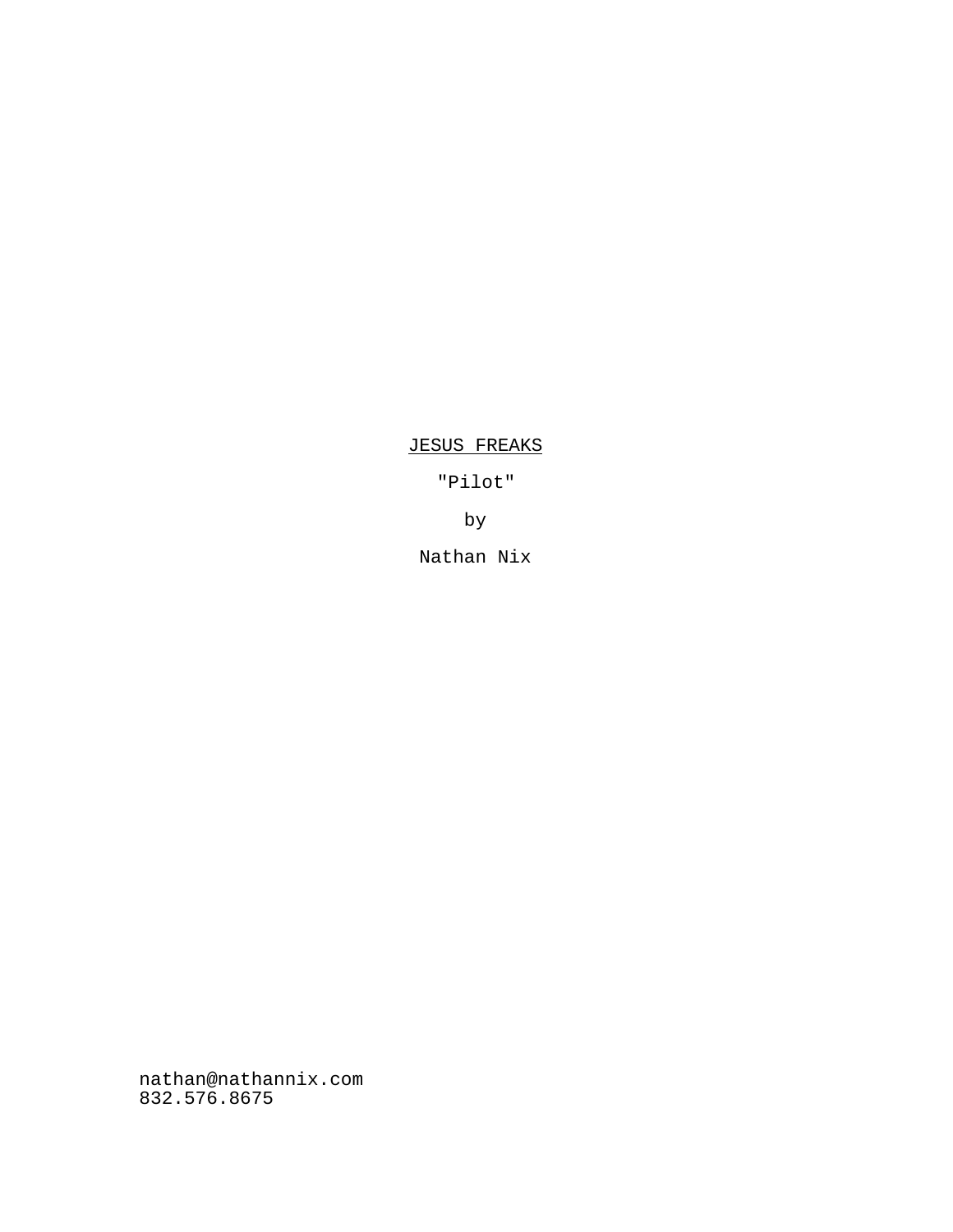### INT. CHURCH CLASSROOM - NIGHT

As a SONG PLAYS, two teenage boys silently walk in place, side by side: LEVI HILL (15) and BRIAN ACKER (16).

They're products of the late '90s: frosted tips, pukka shell necklaces. Both wear t-shirts featuring a logo that says "Unspoken Word" and the comedy/tragedy masks. Levi also wears a purple sash that says JESUS.

We're watching a "human video" -- a silent skit using mime and set to a song.

One by one, three teens tempt Brian with a vice. TIM GARCIA (17) introduces Brian to smoking and drinking. MOLLY MCKENZIE (15) introduces Brian to heroin, though she mimes shooting it into her forearm with a gun instead of a needle. When Brian mimics her, he makes it look more like a needle.

After each temptation, Jesus uses sign language to tell Brian "I love you." Brian doesn't care. Jesus moves farther away from him as the temptations progress.

APRIL MILLER (16) "seduces" Brian the way only a virgin who's maybe kissed two boys in her life can -- the way she's seen it on TV. It culminates in a hug. She reveals she's pregnant. She hands him the baby and walks off.

As Brian holds his baby, the three temptations circle him like witches dancing around a fire. He droops, and when he tries to rise, they push him back down.

After a moment, Levi (Jesus) holds up his arms, as if to say "enough!" The temptations pause. Levi reaches out to Brian, who gratefully takes his hand. Levi pulls Brian out of the circle...and then steps in it himself!

While Brian shakes his head "no," the temptations circle Levi. Suddenly, they crucify him. They back off as Levi dies. With a last look at Brian, he gives up his ghost.

> TORI (O.S.) Cut it, Jason.

JASON GILMAN (15) stops the CD on a boombox. All the actors relax as TORI DRAKE (23), cool teacher vibe, steps up.

TORI

We've almost got it, y'all. Brian, when you smoke the cigarette, can you do the choking thing, like when a smoker inhales too much?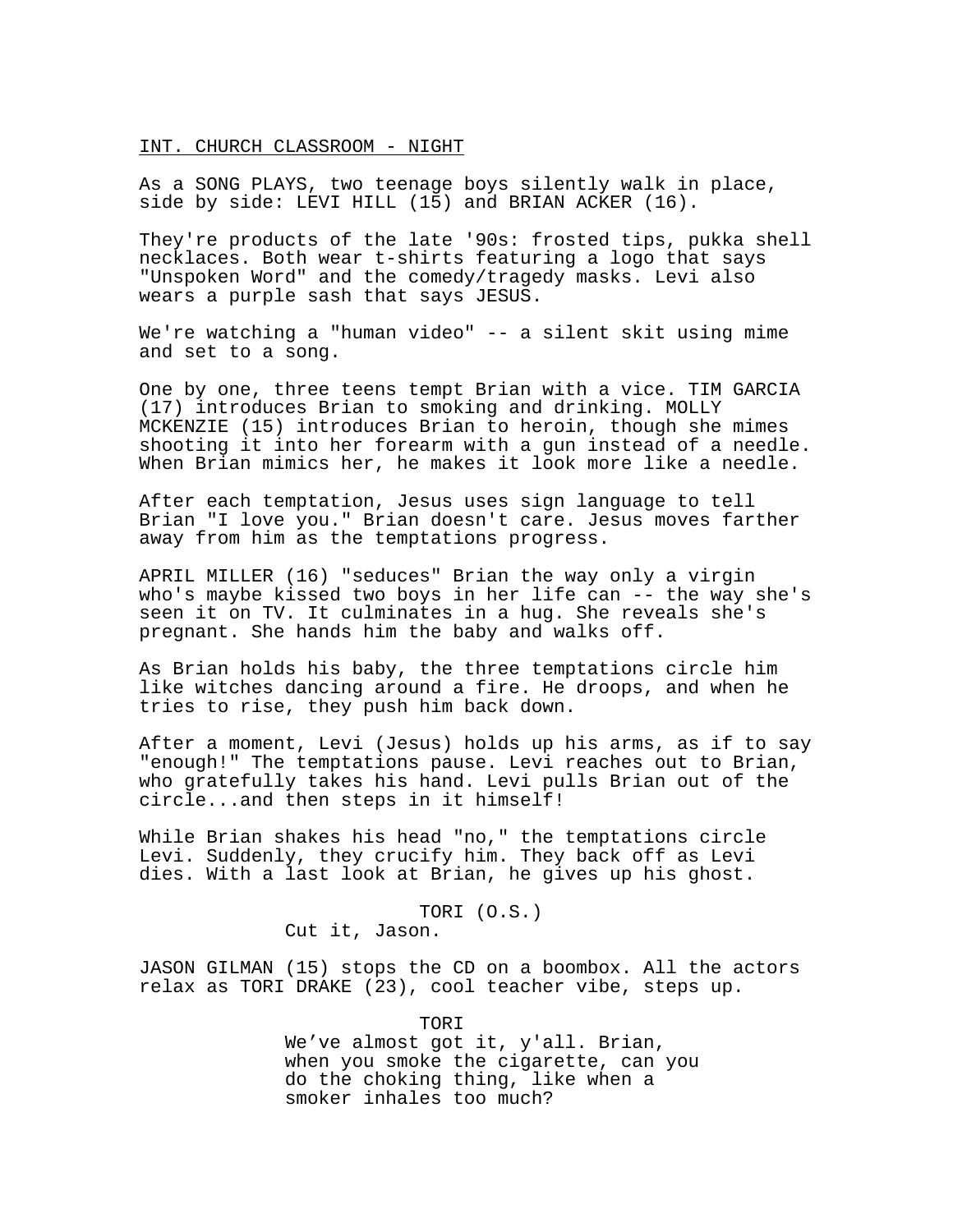Off his blank look, Tori mimes taking a big drag, stumbling around, and choking.

# TORI (cont'd)

And Molly? People shoot heroin with a needle, not a gun. Otherwise, great job. April? Brian? I'm not buying it, guys. This lightweight hug makes it seem like y'all are friends, not a couple. I know you're trying to limit contact so you don't tempt each other for real, but we need just a little more. Brian, really get in there and hug her tight. We've gotta believe this baby came from somewhere. (to everyone) Ok, back to one. Let's try again.

Everyone moves back to their starting points.

LEVI Any notes for me?

TORI (thinks, then...) Yes. I love the way you die. You're my favorite Jesus ever.

Levi is disappointed. Not what he wanted to hear.

## **TITLE CARD: JESUS FREAKS**

INT. CHURCH CLASSROOM - NIGHT

Drama practice is done. Kids mill about. Levi takes his Jesus sash to Tori and hands it to her.

> TORI Oh, thanks, Levi.

LEVI Tori, I was wondering...um...

He looks over at Brian and April, who are practicing their hug. His eyes linger on April.

> LEVI (cont'd) I thought if maybe you wanted to switch things up or give Brian a break, I could fill in as the bad boy sometime.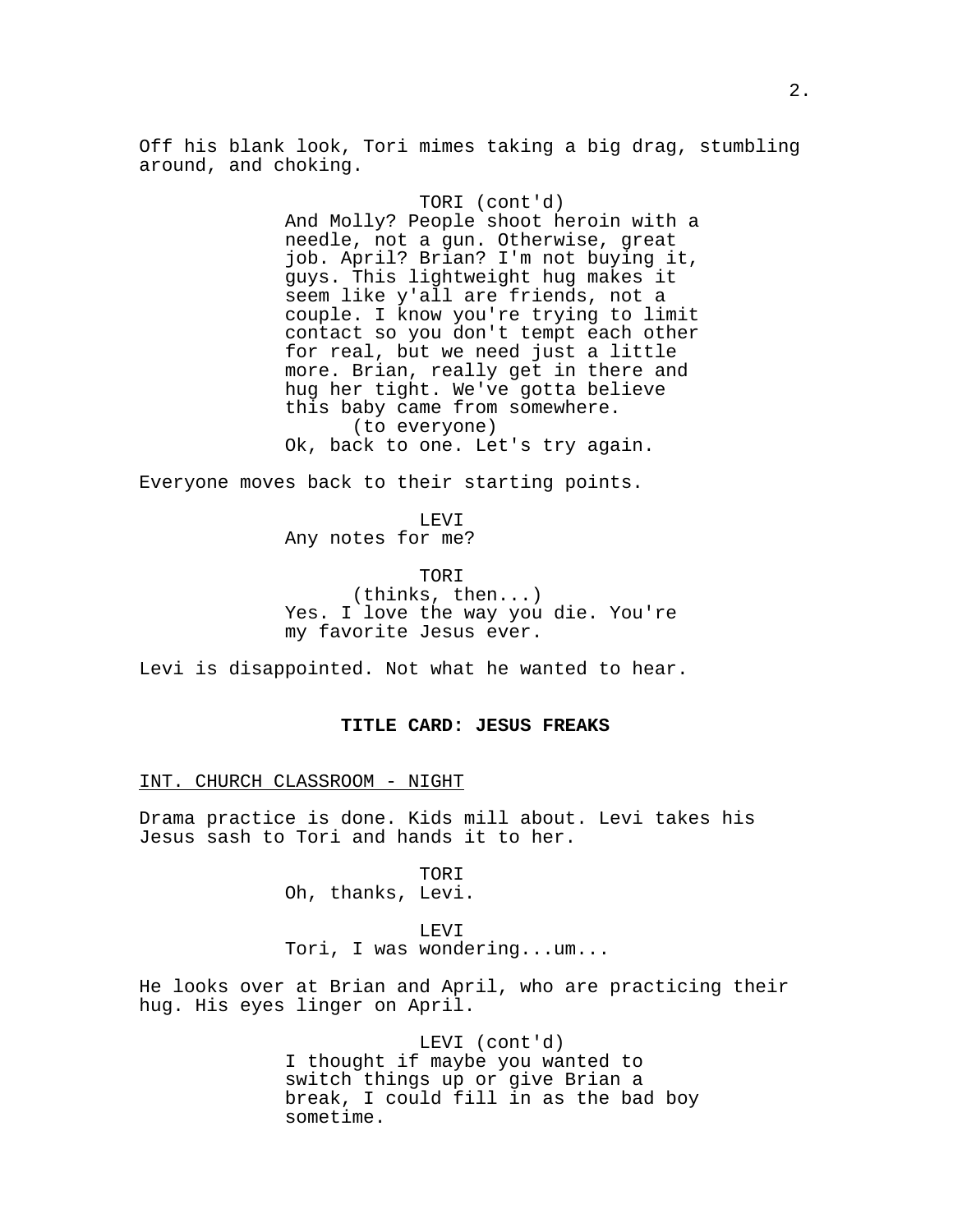Tori puts a comforting hand on Levi's shoulder.

#### TORI

Oh, honey, I love your servant heart. I hope you won't take this the wrong way, but I don't think you'd be a very convincing bad boy. That's a good thing though! It's not because of your drama skills. Every actor has an "essence" about them. And your essence is good. Safe. You don't have a "danger" to you like Brian does.

They look over at Brian, who's struggling with the hug.

### EXT. CHURCH - NIGHT

The team files out of the classroom, one of a series of exterior doors on the church, an older building the popular Evangelical non-denominational congregation is outgrowing.

# **SUPERIMPOSE: HOUSTON, TEXAS 1997**

In the parking lot next to them, pre-service youth group activities are in full swing. Some teens play basketball, others skate on small ramps, while others bump a volleyball.

Prowling the parking lot is ROBBIE ROBERTSON (23), a doughy leader who takes his minor authority too seriously. He wears a t-shirt with rolled-up sleeves that says "Lord's Gym" and depicts Jesus doing push-ups with a cross on his back.

Robbie BLOWS a coach's whistle as a skateboard rolls past. A skater named REESE TUCKER (15) retrieves it.

ROBBIE

(yelling) Boards out of the basketball area! Don't make me tell you again, Reese.

Reese gives Robbie a Nazi salute.

April and Molly walk arm-in-arm, trailed by Levi and Jason.

APRIL

There's just too much Jesus inside you. Probably because you're a pastor's kid. You know what they say about PKs -- they're either really good or really bad. So be happy you're one of the good ones.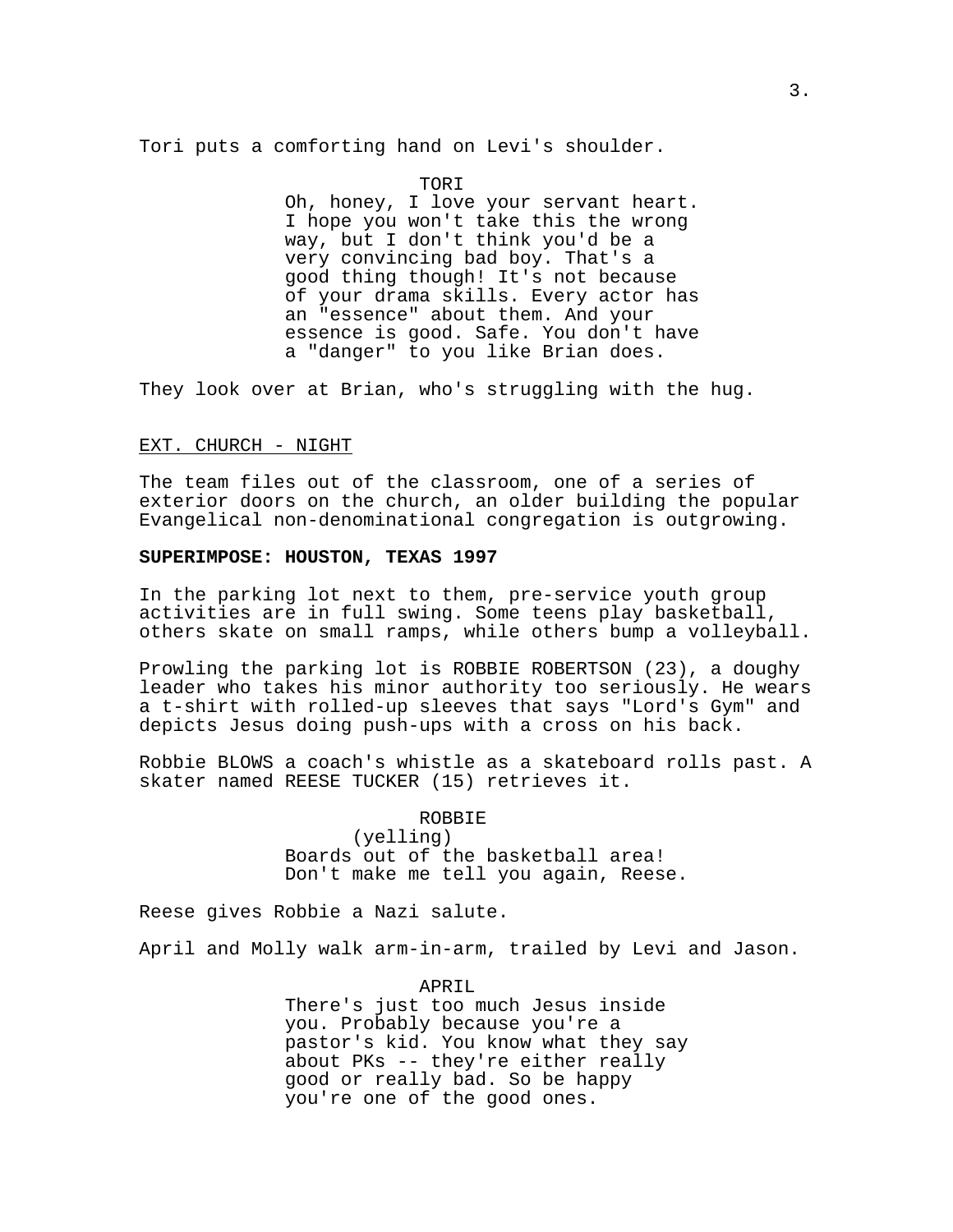April exchanges an amused look with Molly.

APRIL Oh, really? What's something bad you've done? Name a single thing.

JASON (O.S.)

One time...

Levi rolls his eyes. Jason is their tag-along. Easily excited, gangly, and oblivious to social cues. Homeschooled. Chick-fil-A employee of the month.

### JASON

...I was playing Sims, because I'd finished the schoolwork my mom gave me for the day. And she made me stop playing and take out the trash. I was so mad I gave her the middle finger.

The rest of the group is part amused, part genuinely shocked that he'd actually do that.

### MOLLY

Jason! What'd she do?

#### JASON

Oh, she didn't see me. I was already outside at the trash can. But then I felt really convicted later and confessed. She grounded me from computer games for a week. (rueful) Never doing that again.

APRIL Well obviously Jason should play the bad boy.

April gives Levi a knowing grin. An early '90s Mustang 5.0 parks near them. Out steps WES FILIP (23). The coolest Christian you've ever seen (and he knows it). Tall, goatee, sideburns, Structure vest over a white t-shirt.

WES

(to the quartet) Look at this bunch of hooligans. Is it safe to park the 'Stang here?

He smiles as they make their way towards him. Tori walks up.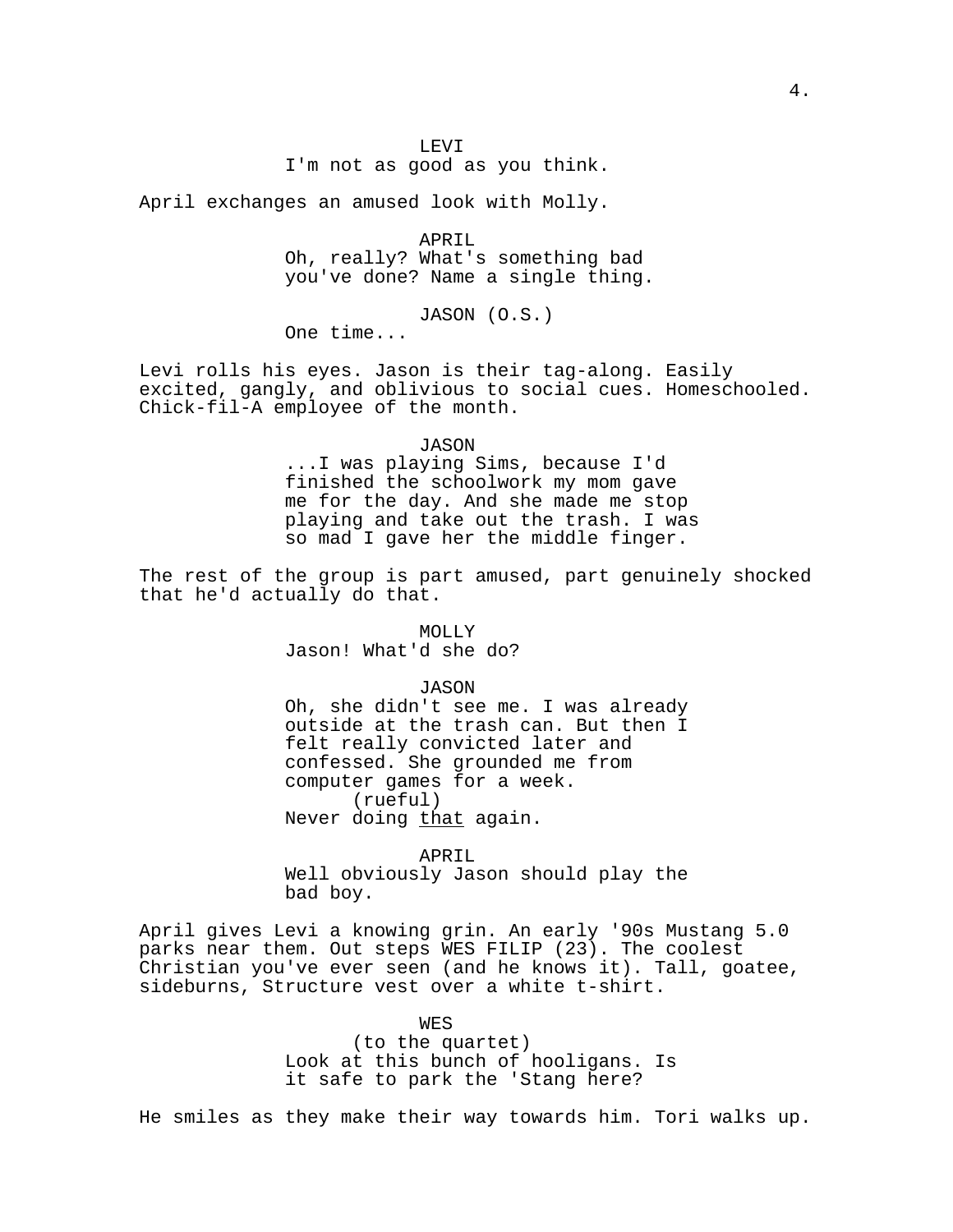WES (cont'd) (to Tori) Hey, babe.

They share a quick kiss. The teens go "oooh," teasing them.

WES (cont'd) Alright, alright, alright...

After pulling a guitar case out, Wes closes his trunk and passes our teens.

> WES (cont'd) (to Levi) Hey -- Thursday. Accountability breakfasts. We starting back up?

LEVI (feeling special) Yeah, totally. Sure.

WES

Word. All right, ladies, let's get this rehearsal going. Boys, see y'all on the flip side.

LEVI

(to April) Hear that? He's keeping me accountable. From being bad.

As April and Molly walk off with Wes, April rolls her eyes. A skateboard ZIPS over and BANGS into Robbie's ankle.

> ROBBIE Aaargh! Dagnabit, Reese! No more skateboarding! You're all done!

He blows the whistle and picks up the skateboard. Reese tries to get his skateboard back.

> REESE Dammit, gimme my board, man!

> > ROBBIE

Language!

Jason pulls out a \$10 bill.

JASON

My mom gave me ten dollars to get something from the snack bar. You want anything?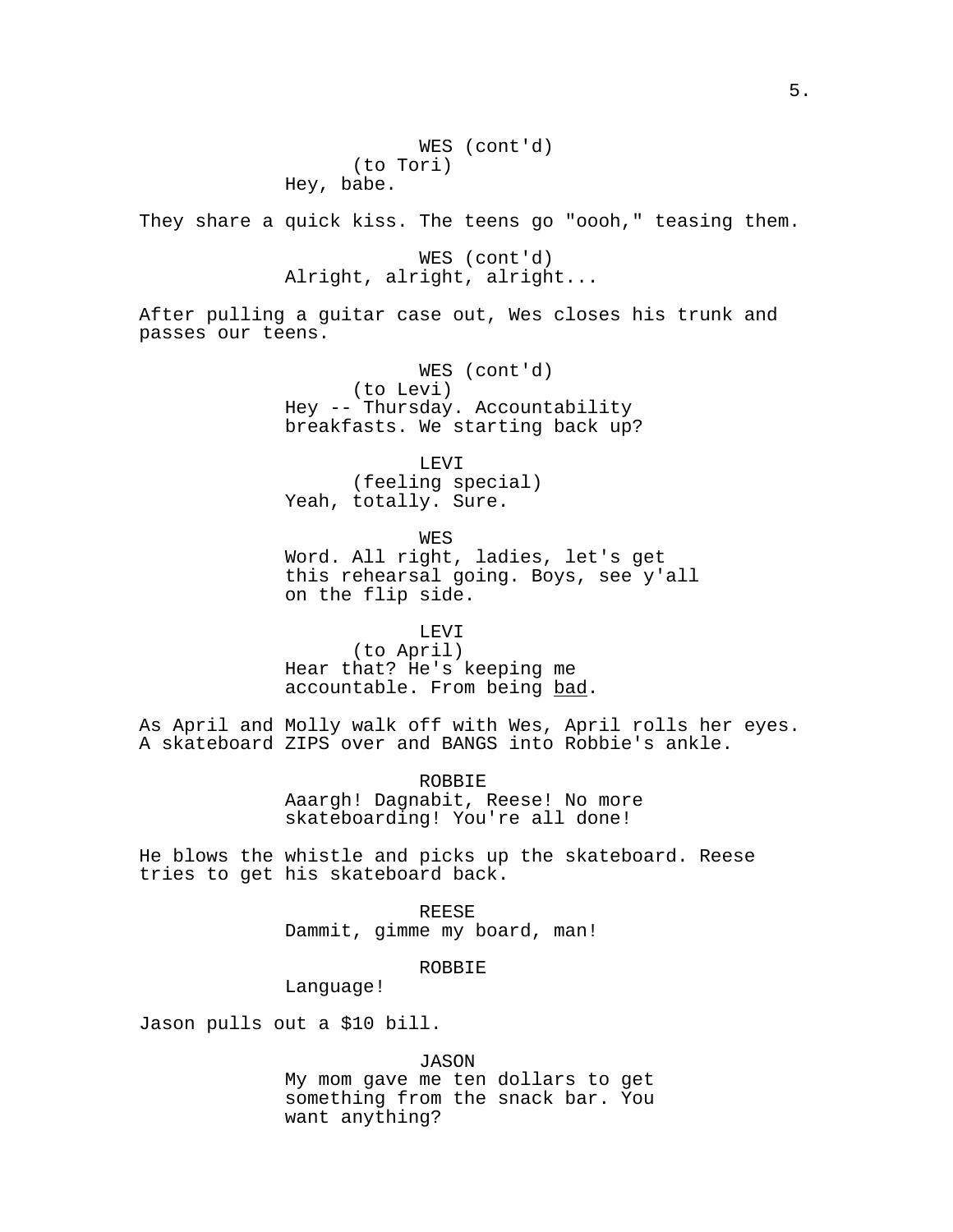Levi shakes his head.

JASON (cont'd) Cool. More for me.

Jason SPRINTS off, looking like he's never run in his life.

#### INT. YOUTH ROOM - NIGHT

An old fellowship hall is now a youth room. Band posters on the wall, foosball and ping-pong tables, a couple of PlayStations hooked up to TVs, a snack station in a corner.

Christian ROCK MUSIC blares as kids shuffle in to find seats. Multi-colored stage lights are the only illumination in the dark and hazy room (thanks, fog machine).

Adult leaders in t-shirts bearing the youth group's name, IGNITE YOUTH MINISTRY, awkwardly try to engage the teens.

Levi sits on a row of padded chairs, right in the front. Jason appears and plops down next to him. Jason's arms are filled with \$10 worth of fifty-cent snacks (including three Cokes). He dumps it all on an empty chair.

#### LEVI

### April's sitting here.

Jason slides all the candy a couple seats over. He tears into it, already on a sugar rush.

On a video screen, over the youth group logo, a countdown. Kids yell: FIVE! FOUR! The band gets on stage.

THREE! TWO! ONE!

The band, led by Wes, starts a high-energy rock song. April sings backup with him while Molly plays piano.

> WES (into a microphone) Alright, alright, alright! Welcome to Ignite! Everybody on your feet!

The lyrics appear on the video screen as everyone begins singing along with the song. Welcome to worship.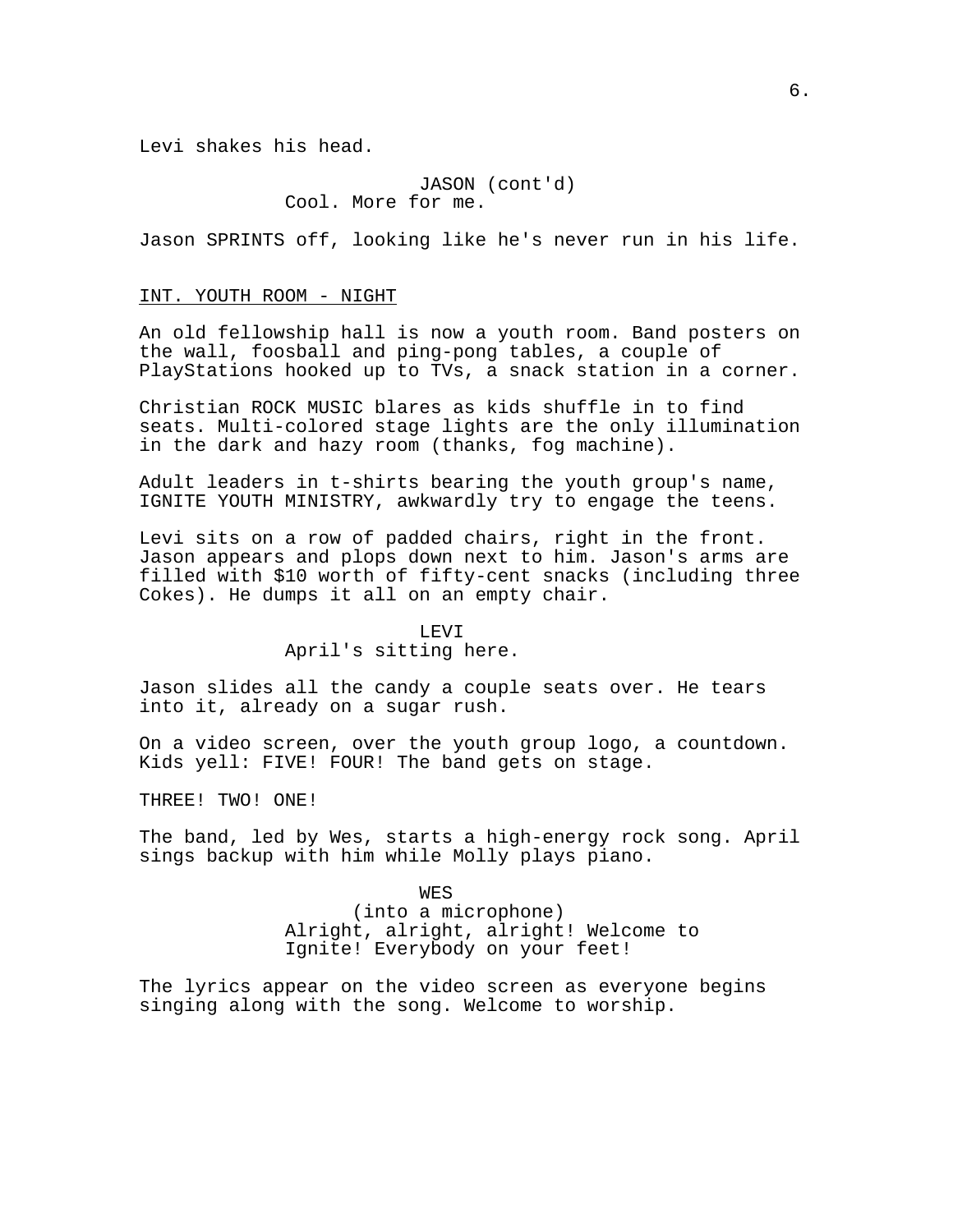#### INT. YOUTH ROOM - LATER

During a slower, contemplative song, many teens have their eyes closed and hands raised to the sky, reaching out to heaven and surrendering themselves.

Levi sings, but his arms aren't raised and his eyes aren't closed. He looks at April, her eyes shut tight, her arms up.

She sings with all her heart, feeling every word of the song, like she's singing it directly to God himself. It's a deeply spiritual moment for her. She's somewhere else.

Levi knows what he's supposed to be feeling, but he doesn't feel it. Though he wants to. He raises his arms and closes his eyes, trying to force it. But his eyes open again and he continues through the motions.

#### INT. YOUTH ROOM - LATER

PASTOR CHRIS KEMP (early 30s) is in the middle of his sermon. The type of guy who, if he hadn't become a youth pastor, would've been a personal trainer or a coach. Charismatic, commands respect, but isn't necessarily cool. More like Wes's older brother than a peer.

### PASTOR CHRIS

Summer's over, so what are you gonna do with all that passion you felt for God at camp? When you get to school, that fire that was burning so bright last month, are you gonna hide it from your friends, your classmates? The world's gonna try to snuff it out -- they're gonna tell you not to pray in school, some Biology teacher's gonna say you evolved from an ape, and people you think are your friends are gonna try to get you to do things you know are wrong.

On the back row, skaters cut up. A HAND on Reese's shoulder. He looks up to find an infuriated Robbie. The leader puts a finger in Reese's face and motions for him to follow.

The other skaters are like "oooh, busted." As Pastor Chris continues, Reese tries to make his way out of the row to follow Robbie. One of the skaters trips Reese, who falls. They all laugh. Reese rises, gives the kid the finger, and follows Robbie to a corner, where Robbie verbally reams him.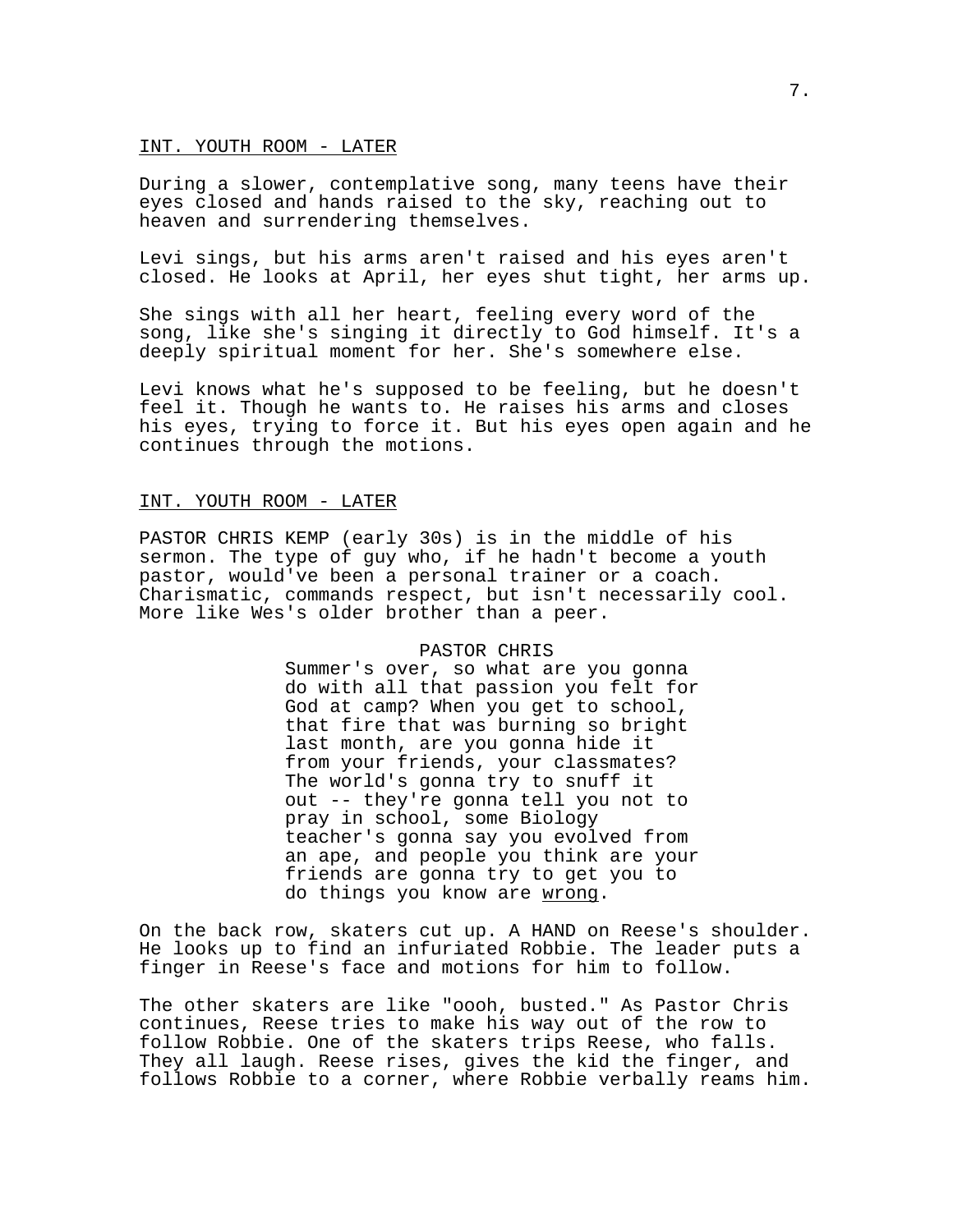PASTOR CHRIS (cont'd) You're called to be a light in the darkness. They'll call you a freak, but you know what the Bible says in Revelation 3:16? (reading)

"So, because you are lukewarm - neither hot nor cold -- I am about to spit you out of my mouth." God would rather you be ice cold about him than lukewarm. It disgusts him. So many people say they're Christians but then don't live it. If you say you're a Christian, everything you do reflects God in one way or another.

Wes sneaks back onstage. He begins playing his acoustic guitar lightly as Pastor Chris finishes speaking.

CLOSE ON: April and Molly sit with Levi. April is mesmerized by the sermon, nodding along. Levi isn't as captivated.

> PASTOR CHRIS (cont'd) When they look at you this year, what are they gonna see? Jesus? Or just another kid trying to be cool? (beat) Next week is our annual back-toschool rally. We're gonna give you tickets to hand out, and you've got a choice to make -- are you gonna stay silent? Or are you gonna be sold out, on fire, completely and radically unashamed for God?

April is crying and nodding her head, convinced.

#### INT. YOUTH ROOM - LATER

Service is over. Leaders stand by the doors, passing out tickets as the kids leave. Our crew goes up to Wes and Tori.

> WES Ok, what're we working with here? How many tickets we thinking?

LEVI Um...five? (off April's look) No...twenty?

Wes starts counting the tickets. April smiles at Levi.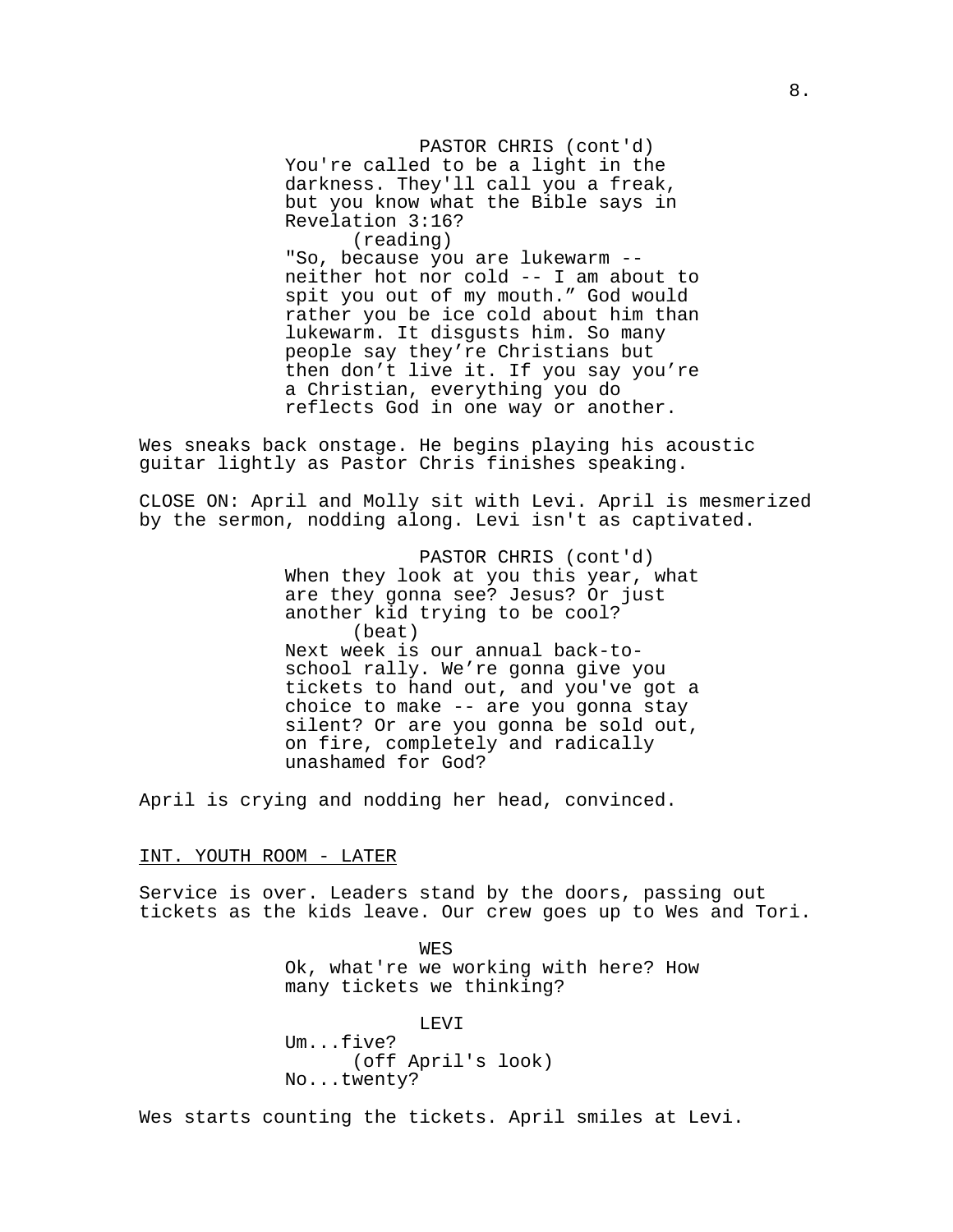Molly rides shotgun in April's VW Bug, Levi in the back.

#### APRIL

Pastor Chris is so right. We're gonna have to work hard to stay on fire for God this year. Y'all, I've been praying, and I think God has impressed upon my heart that he's gonna bring about a revival at our school. And it's gonna start with us.

MOLLY Really? With us? But...how?

## APRIL

I don't know yet. But I'm gonna keep praying about it. God will show us. Y'all will keep praying too, right?

# MOLLY

Of course.

April looks at Levi in the rear-view mirror.

### LEVI

Yeah, totally. I'll pray. Keep praying. Because I already have been.

# EXT. APRIL'S AND LEVI'S STREET - NIGHT

April's Bug pulls into the driveway of a modest, singlestory home on a suburban street that's firmly middle class.

The kids hop out and head their separate ways: April up the driveway to her house, Levi next door to his, and Molly across the street towards hers.

#### INT. LEVI'S HOUSE - NIGHT

Levi enters his room in his pajamas. His walls are covered with posters of mid-'90s Christian rock bands: DC Talk, Newsboys, Audio Adrenaline, etc. Very few trophies. A cork board filled with 4x6 photos of him with youth group kids. His whole life revolves around church and Christian culture.

He passes his window and looks out.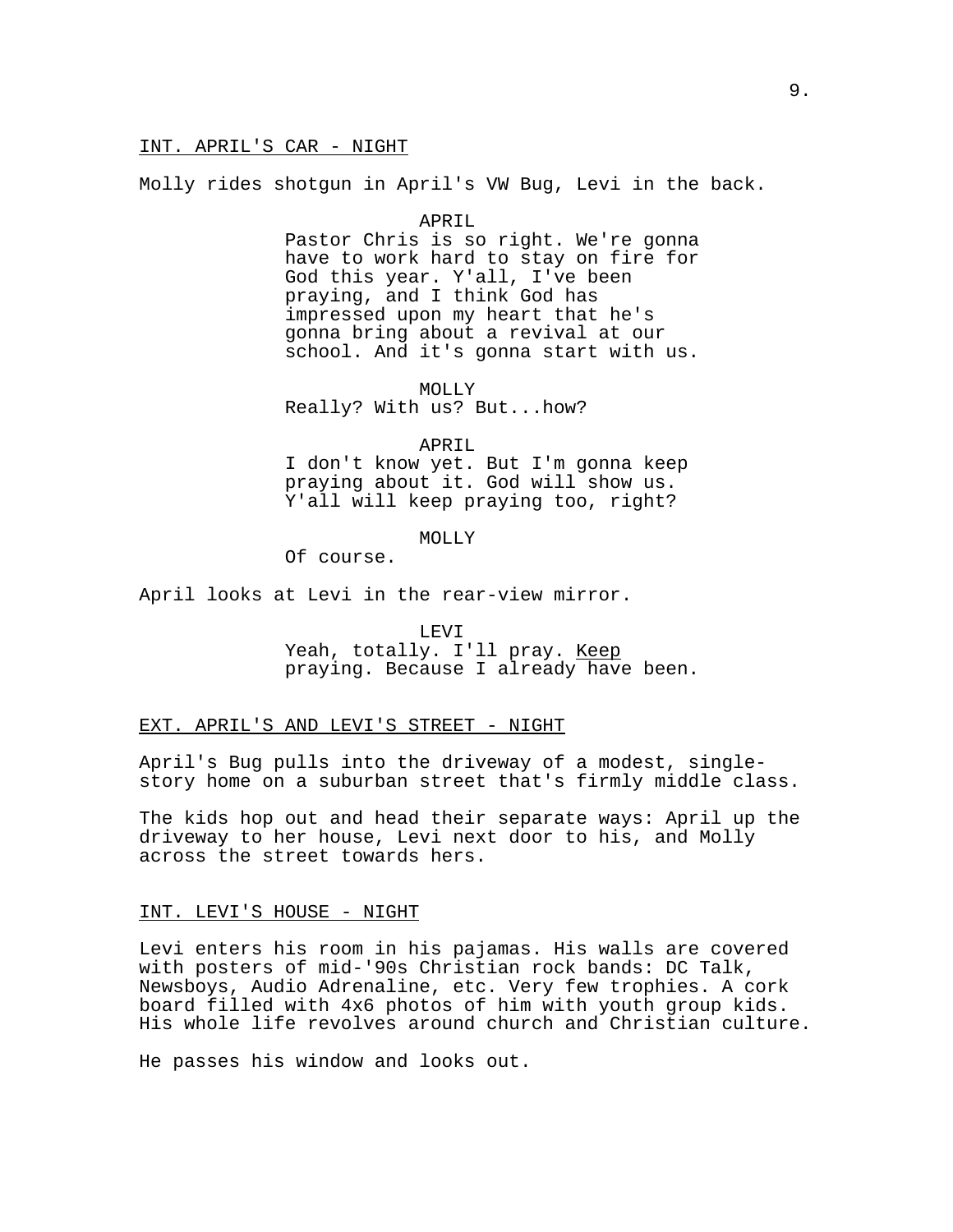LEVI'S POV

Through his open blinds, he sees into the bedroom of the house next door. April has entered, fresh from a shower, a towel wrapped around her body. She opens a drawer.

BACK TO LEVI

He freezes, unsure what to do.

CLOSE ON her pulling out some panties.

Levi gasps and quickly twists the rod to shut the blinds. He doesn't move away from them though. It's like he's glued to the spot, still unsure how he'll handle this temptation.

## INT. APRIL'S ROOM - NIGHT

April's room is full of youth group tchotchkes, photographs, and Christian music posters. Trophies and medals: choir, drama, student council. A classic overachiever.

April, dressed in pajamas, climbs on her bed and pulls out a journal. As she writes, we hear her prayer.

> APRIL (V.O.) Lord God...Daddy...thank you for this new school year. For this opportunity to reach my school for you. (intense) Will you show us how to make a real impact? How can I reach the girls in my school who are tempted to, you know, drink, do drugs, and have sex? Should I tell them mom's story? Will you give me a chance to share it?

April stares at a poster on a wall: a gorgeous husband and wife music duo called Out of the Grey. She writes on...

> APRIL (V.O.) (cont'd) And I pray for my future husband, wherever he might be...whoever he might be...

INT. LEVI'S ROOM - NIGHT

Levi lies in his bed, praying. Feeling a bit guilty.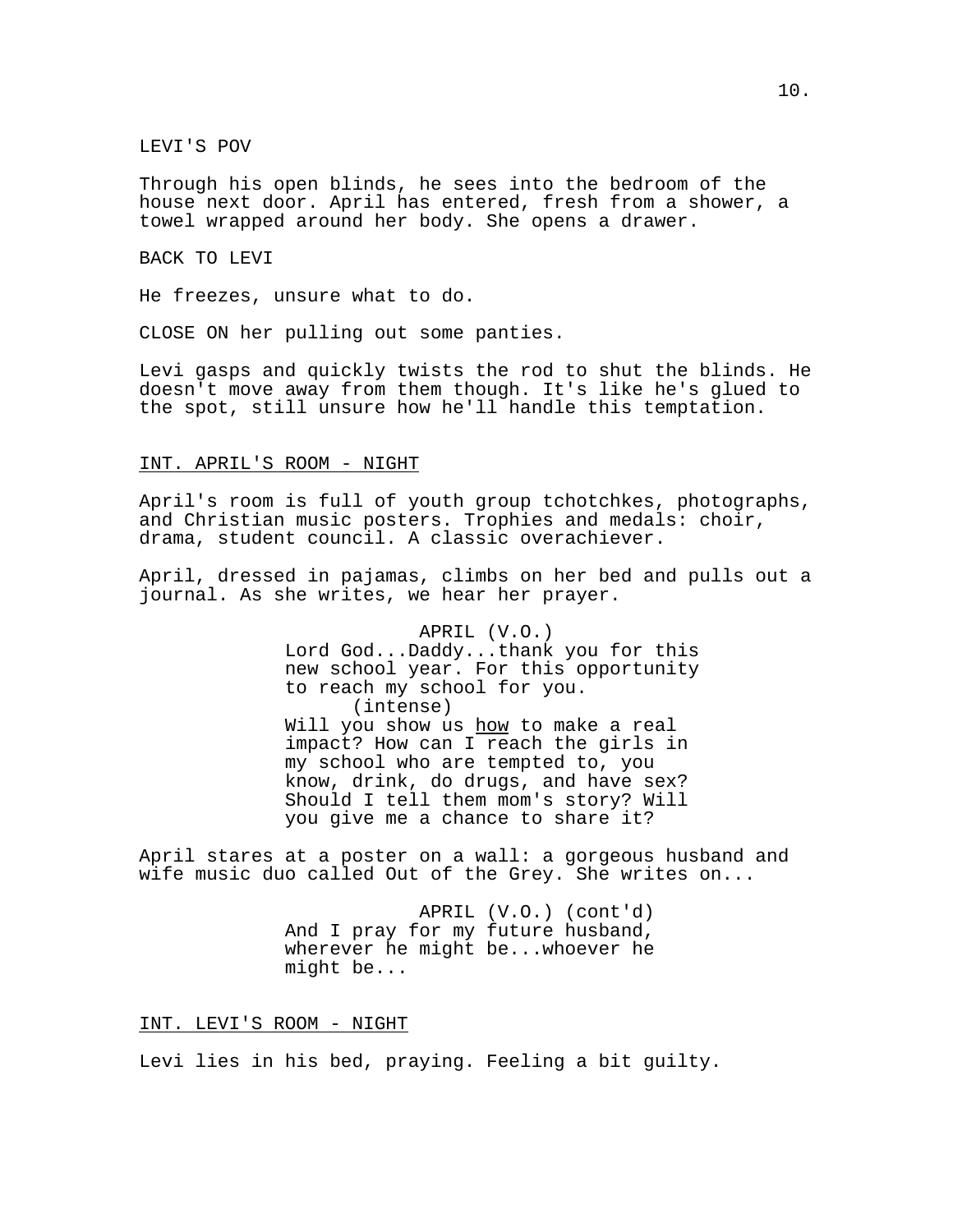LEVI (V.O.) Lord God...um, sorry about earlier. Please forgive me. Uh, will you show us how to make revival happen at school? (beat) And if it be your will that April like me...you know, as more than a friend...that'd be cool. I also pray for...my...my par--

And he falls asleep mid-prayer.

## EXT. APRIL AND LEVI'S STREET - MORNING

April and Molly stand by April's Bug in her driveway. She reaches in and HONKS her horn. Levi comes out, backpack on.

> APRIL Come on! Get in, we've gotta talk.

## INT. APRIL'S CAR - CONTINUOUS

Instead of starting the car, April turns to face the others.

APRIL I was praying for a couple of hours last night--

MOLLY A couple of hours?

APRIL --and I think God told me how we can start a revival at school.

LEVI God told you? Like, you heard him?

APRIL Yeah, we talk all the time. He's my best friend. No offense, Molly.

MOLLY

It's fine.

#### APRIL

The Lord put on my heart that there's a way to not just keep this fire burning, but to make it spread.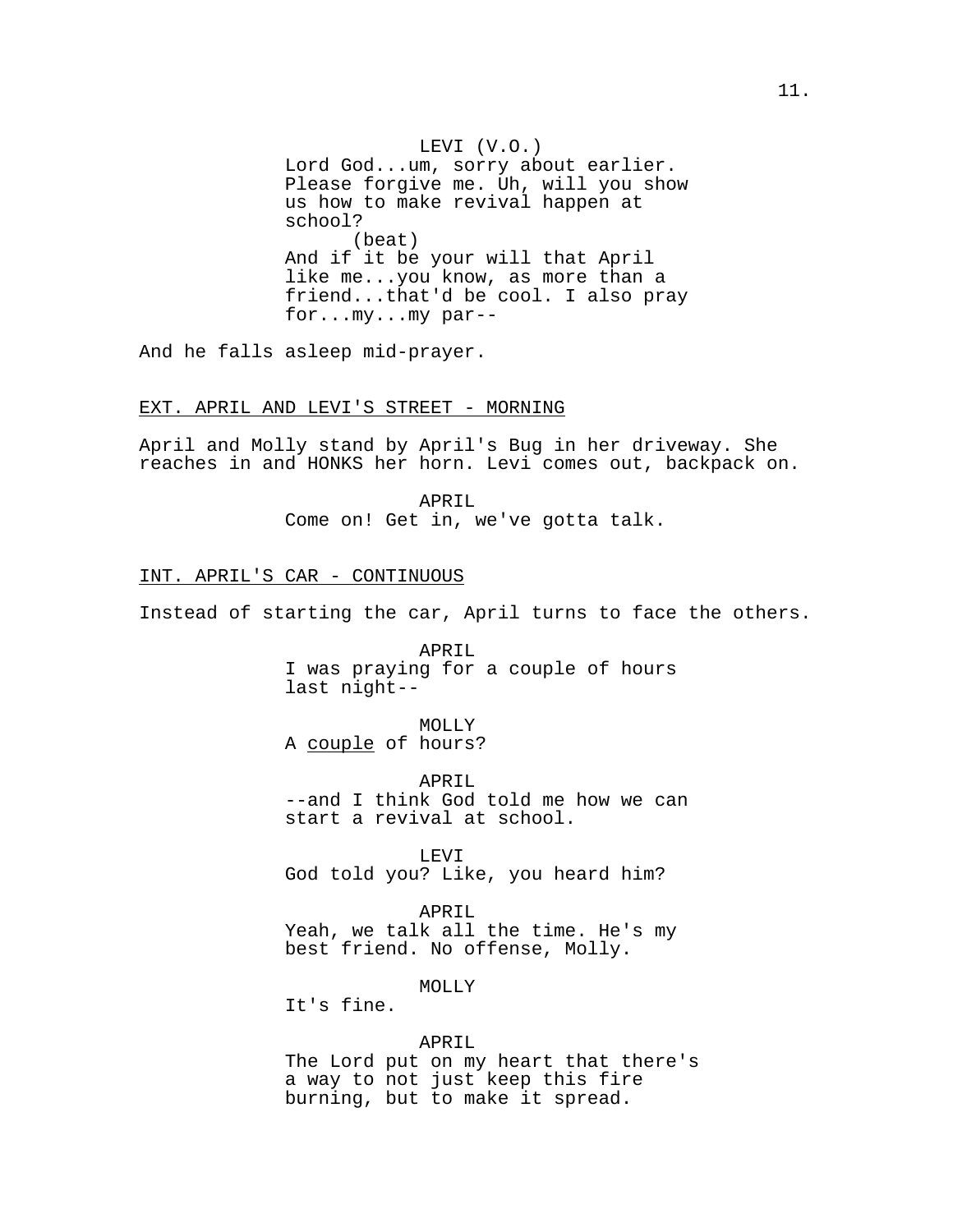Which is...?

APRIL How does any trend start in school?

No one's sure of the answer.

APRIL (cont'd) The popular kids do it. So...

She looks at them to put it together.

MOLLY We get the popular kids to become Christians?

### APRIL

YES! If everyone's partying and drinking and stuff because of peer pressure, what if they were being peer pressured to do good things?

LEVI You wanna make being a Christian cool?

# APRIL

It is cool! But no one knows it. If someone popular gets saved, though, everyone will know it. And then all the other popular kids will want to come to church and be Christians. And when they make it cool to be a Christian, everyone else will want to be one too. Right?

Molly looks at Levi. Is April onto something or just crazy?

LEVI I guess so. Sorta like a domino effect.

APRIL

Exactly! Once one falls, they all start to fall.

LEVI (cheeky) In love with Jesus.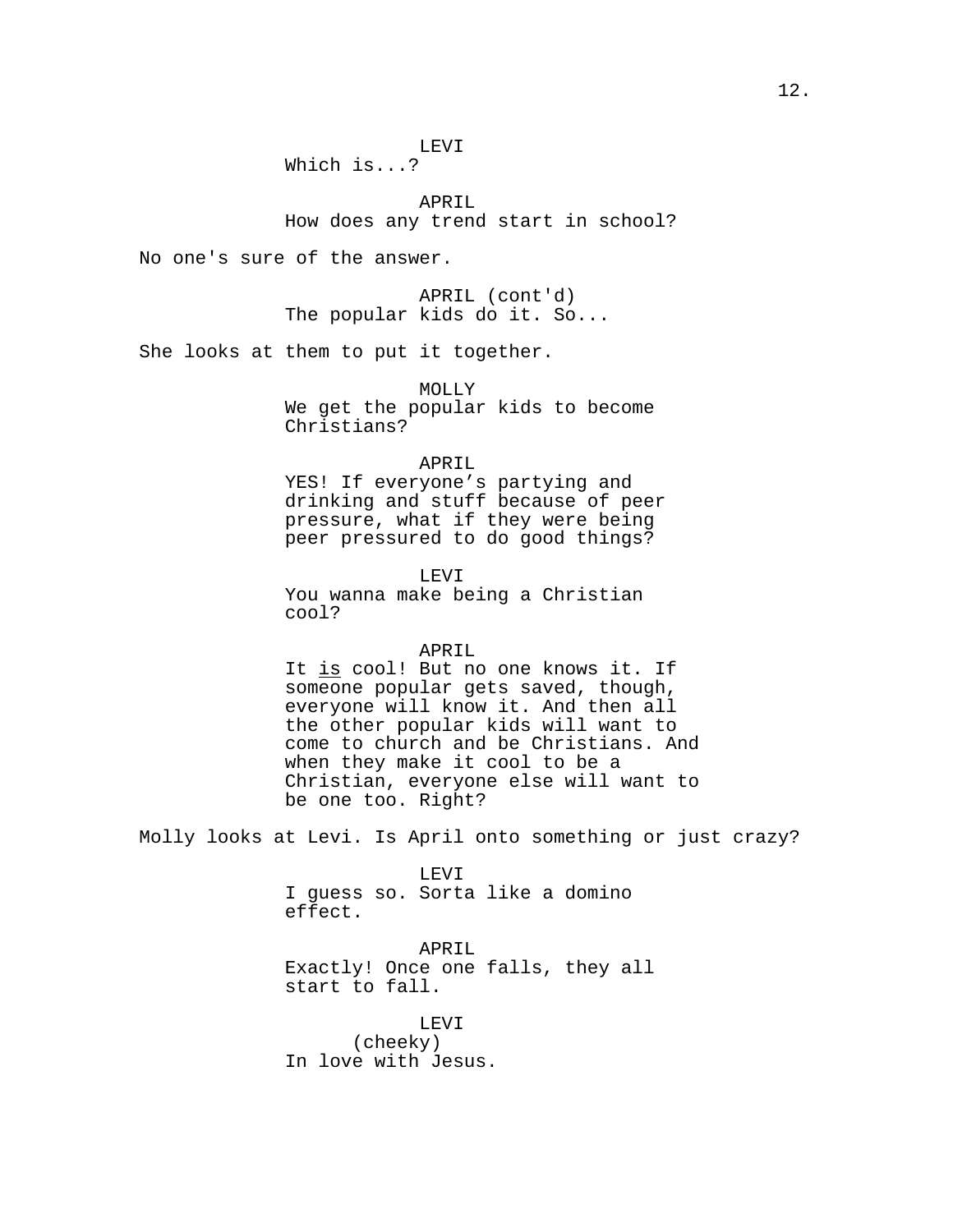We just have to get that first popular kid saved.

### INT. HIGH SCHOOL - DAY

The trio walks down the hallway together, led by April. Unlike at church, nobody pays any attention to them.

> APRIL I say we make a list of who to target. We should hit all of the cliques and cast our net wide.

April studies students as our group walks by them. Football players in letter jackets, Polo boots, and Structure vests rough-house by a locker.

> APRIL (cont'd) You never know where a revival could begin, who's most open to Jesus. Let's start with kids in our classes.

Cheerleaders in their game day outfits approach the players. As April talks, we see JEN FRANKLIN (17) cozy up to one of the football players.

> APRIL (cont'd) Jen Franklin is in Algebra Two with me. Cheerleader, class president, Tim King's girlfriend...she's perfect.

Our group keeps walking. More popular kids are posted up by some lockers. Not athletes, cheerleaders, student council or anything official. Party kids -- their fame comes from hosting ragers. White bucket hats, silver hoop earrings, pukka shell necklaces, pseudo-surf ware like Billabong.

One girl, KANDACE KLAY (18), carries herself with the sexual confidence of a woman a decade older. Molly looks at her.

> MOLLY (whispering) Kandace Klay's in my chemistry class, but I don't know--

APRIL Ooh, sweet! She hosts, like, every party. If we get her saved, they'll have nowhere to drink.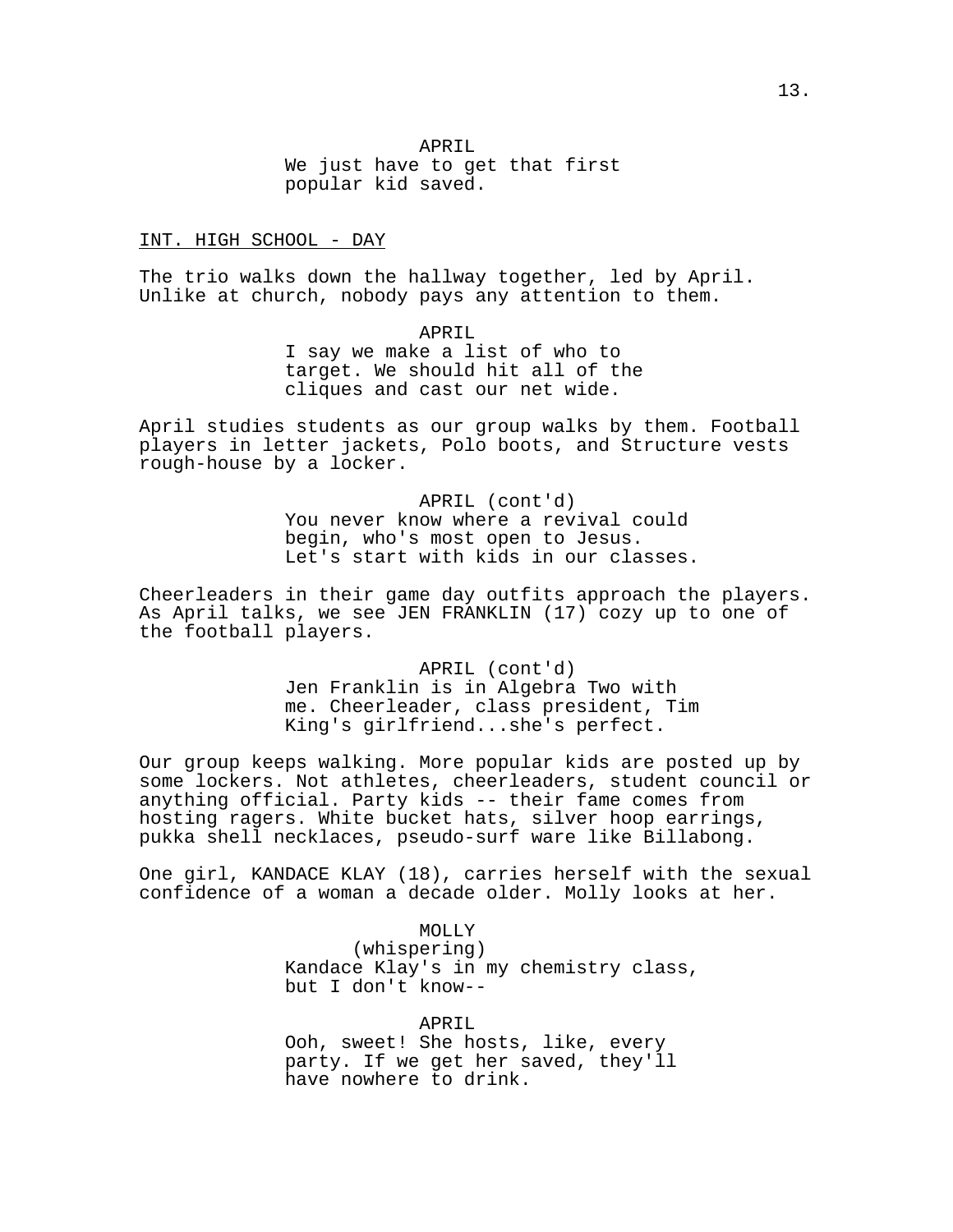Just past Kandace is another party kid: ALEX RICHARDS (16). Wiry, good-looking, effortlessly cool in a Bush Sixteen Stone t-shirt. Alex tries to talk to a pretty girl at a locker. She's not having any of it. In fact, she's angry. SLAMS her locker and stomps off.

Frustrated, Alex doesn't follow her. Things SLOW as he looks up and seemingly locks eyes with Levi. Levi's mouth opens, as if to say something, but nothing comes out. Instead, Levi nods an awkward "What's up?"

Alex doesn't react -- he looks away and moves on as if he didn't see Levi, which is exactly how Levi plays it off.

The kids reach an intersection of hallways and stop.

APRIL (cont'd) Levi? Who you got?

Levi watches Alex walk off. April sees Alex.

APRIL (cont'd) Isn't Alex Richards in your radio/TV class?

LEVI Well...yeah...

APRIL Excellent! It's settled. Ok, break!

Everyone splits off down different hallways.

## INT. ALGEBRA CLASS - DAY

April enters her class and immediately scans the students and sees Jen. April pulls a ticket out of her bag.

She beelines for Jen, who chats with the boy behind her. April waits a moment, but Jen doesn't see her. The boy does, but he goes back to the convo like she doesn't exist.

April CLEARS HER THROAT. Jen keeps talking.

# APRIL

Hey, Jen?

Jen finally turns and sees her. She's obviously not entirely sure why this girl is standing at her desk.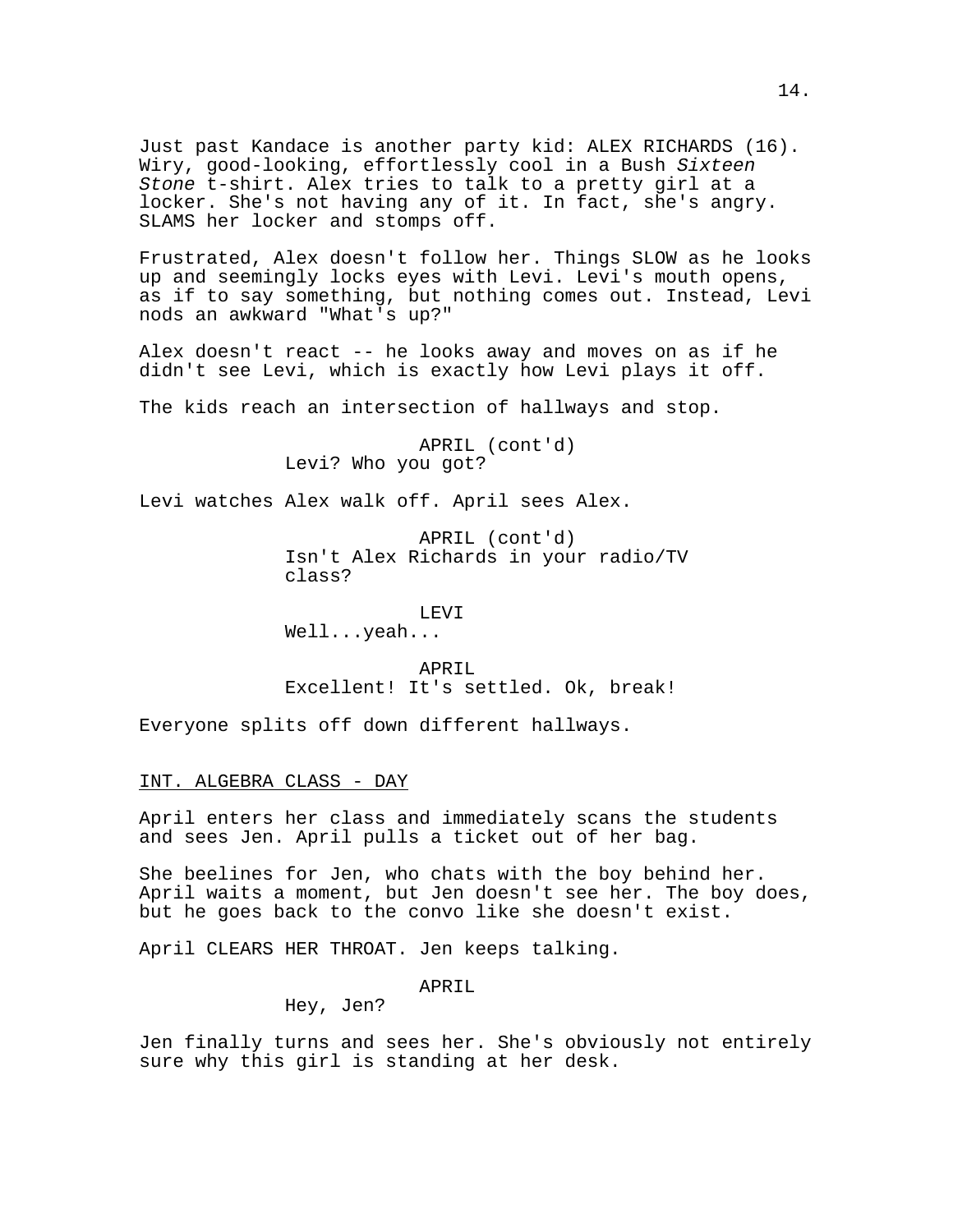Hi. So, my church youth group is hosting a back-to-school rally on Wednesday, and I'd love it if you'd be my special guest.

Jen shares a baffled look with the boy. April hands Jen a ticket. As Jen reads it...

> APRIL (cont'd) There'll be a band, food, drinks, prizes -- kinda like a big party. It's gonna be da bomb. And I can give you a ride if you need.

> > JEN

(dumbfounded) No, I have a car. But, well, I think...oh you know, I can't. I'm cheering at a game on Wednesday.

April is disappointed but tries to hide it.

APRIL Of course. Well we actually meet every Wednesday for--

JEN (interrupting) I have games on Wednesdays. Like, all of them.

April smiles and turns to leave, disheartened.

#### INT. CHEMISTRY CLASS - DAY

Molly sits behind Kandace. Just staring at the back of her head. She glances at Kandace's thong sticking out of the top of her jeans. Is entranced a moment, then snaps out of it.

Nervous, Molly closes her eyes and says a prayer, her mouth moving but no sound coming out. Her eyes open. She picks up a ticket and leans forward to tap Kandace's shoulder.

Kandace turns around, a big smile on her face.

KANDACE (bubbly) Yes, sweetie?

MOLLY Hi. I like your blouse. It's cute.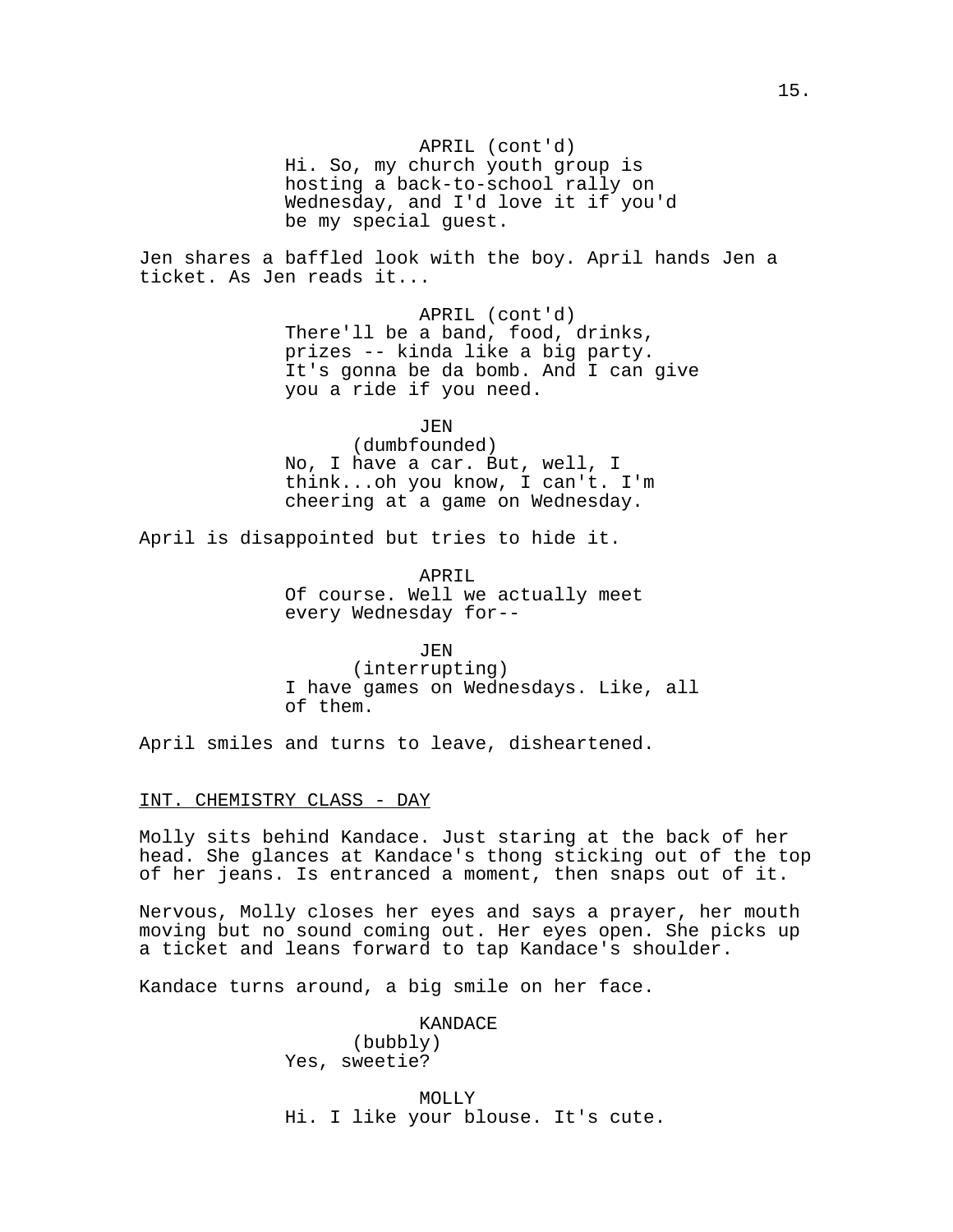Oh, thank you!

Kandace turns back around. Molly taps again.

MOLLY And I wanted to ask... We're having this thing at my...

Kandace snatches the ticket out of Molly's hands.

MOLLY (cont'd)

...church...

# KANDACE (realizing) Oh, honey. I appreciate the invite, but I don't wanna go to your teeny bopper thing. Y'all have fun, though!

Kandace turns back around. The students around them can't even look at Molly, but they're grinning at the awkwardness of it all. Molly is devastated.

INT. RADIO/TV CLASS - DAY

Levi sits in class. Other students mill about, some sitting on desks. An old VHS editing bay sits against a wall.

Alex enters and sits near Levi, who studies him a bit. Alex seems bummed. He catches Levi watching. Levi is frozen like a deer in headlights. Not knowing what else to do, he simply nods his head and...

> LEVI (casual) 'Sup?

ALEX Oh, hey. 'Sup, Levi?

LEVI Not much. Nothing much. Is up.

ALEX (distracted) Cool.

Levi looks down at the ticket in his hands.

LEVI

Just--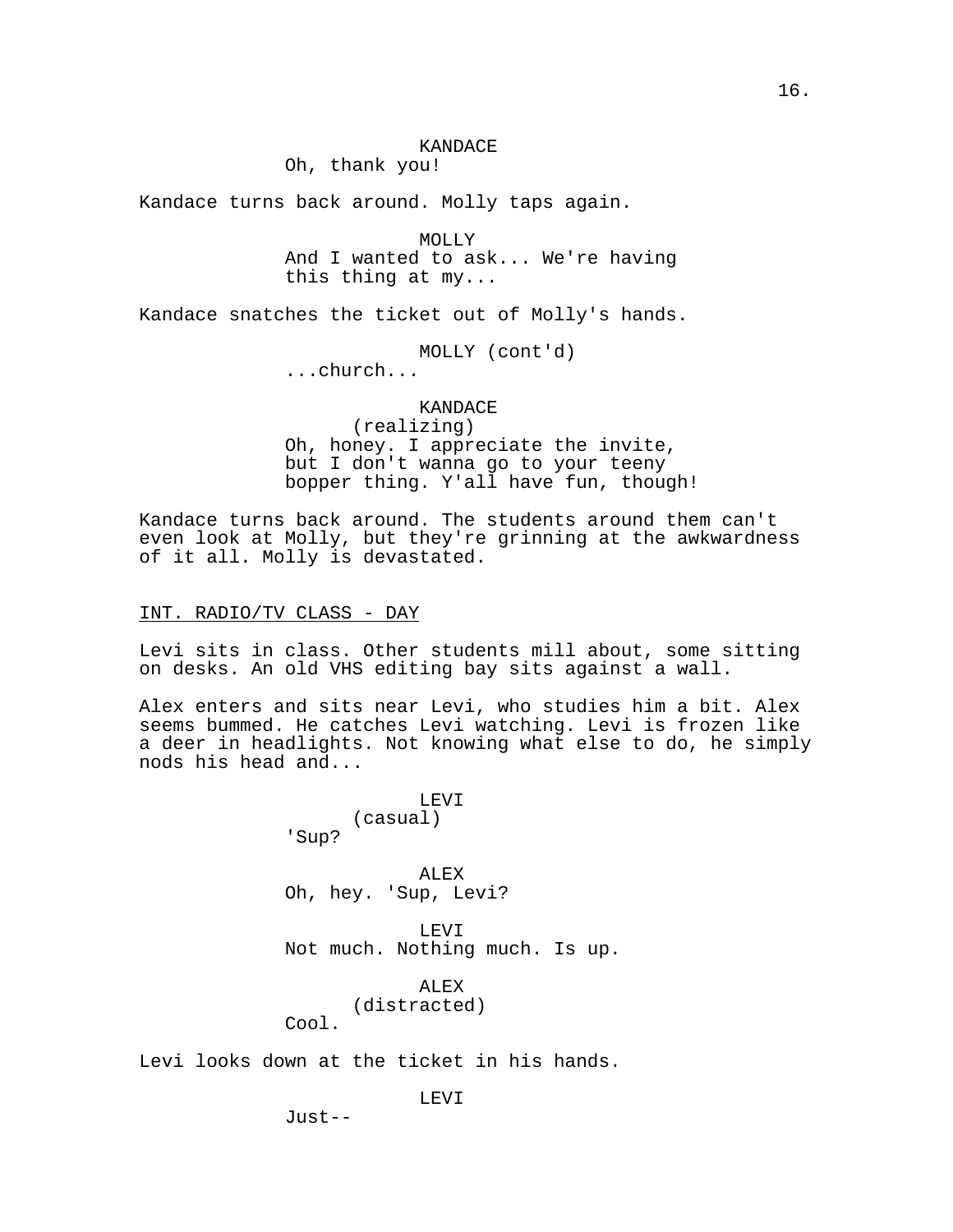JULIO RIOS (17) strolls in and sits by Alex.

JULIO She's a bitch, dawg. So you like to get wasted -- what's wrong with that? She's overreacting.

ALEX Stop saying she's a bitch. I fucked up. For real, I overdid it this time.

JULIO

Naw, dawg. (singing) She's a bitch, she's a bitch, she's a bitch! Even this guy thinks she's a bitch. Right, my man?

They look at Levi, who's frozen again.

LEVI Well, I...I don't...

JULIO You don't think she's a bitch?

LEVI

...know?

JULIO No, she's not a bitch?

LEVI I don't know her, so I couldn't say.

A beat as Julio stares at him. Then...

JULIO

(shaking his head) Well, she is. (to Alex) Dawg, we gotta bounce back hard from this. Let's get fucked up this weekend. Can we smoke at your place? Will your parents be there?

ALEX

They don't give a shit. I don't know if I wanna get fucked up like that again. I think I need to chill out. Especially if I'm gonna get her back.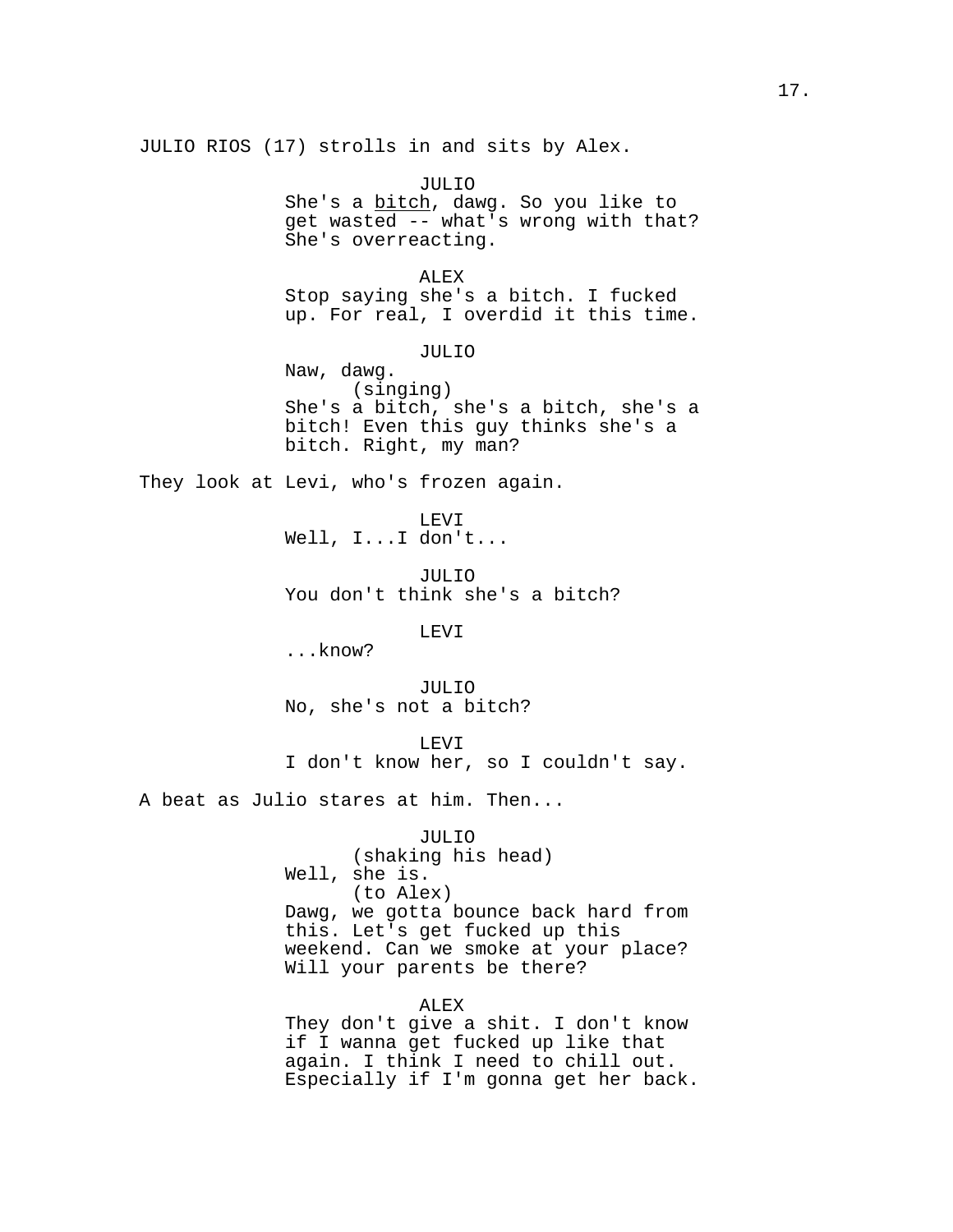JULIO No! No chill! If she's not cool with you having fun, fuck her. (seeing Levi listening) You wanna smoke out, little homie?

## LEVI

Actually, I don't smoke.

JULIO Damn, son, I'd love to see you get wild. You should come to Jen's party Friday. A keg, some weed, some hoes...

Levi is thrown -- did he just invited to a cool party?

### ALEX

(to Julio) Leave him alone -- Levi's a good kid.

Levi is sort of annoyed at being called good again, but he's also happy that Alex knows this about him. Levi looks at the ticket in his hands. He slips it back in his pocket.

> LEVI I mean...yeah, maybe I'll come.

## JULIO

Yesssss!

COACH BROWN (40s), the cheerleading coach and a former beauty queen, enters.

> COACH BROWN Why's everyone just sitting around? We shooting the video announcements yet? Let's go! I'm not staying late to edit today. I've got a roast in the crock pot.

Students get out an old VHS camera and set it on a tripod.

INT. CAFETERIA - DAY

Levi sits with April, who prays over their food, eyes closed tight. Levi looks around to see if anyone is watching them.

> APRIL And, Jesus, we ask that you'd bless this food to the needs of our bodies. (MORE)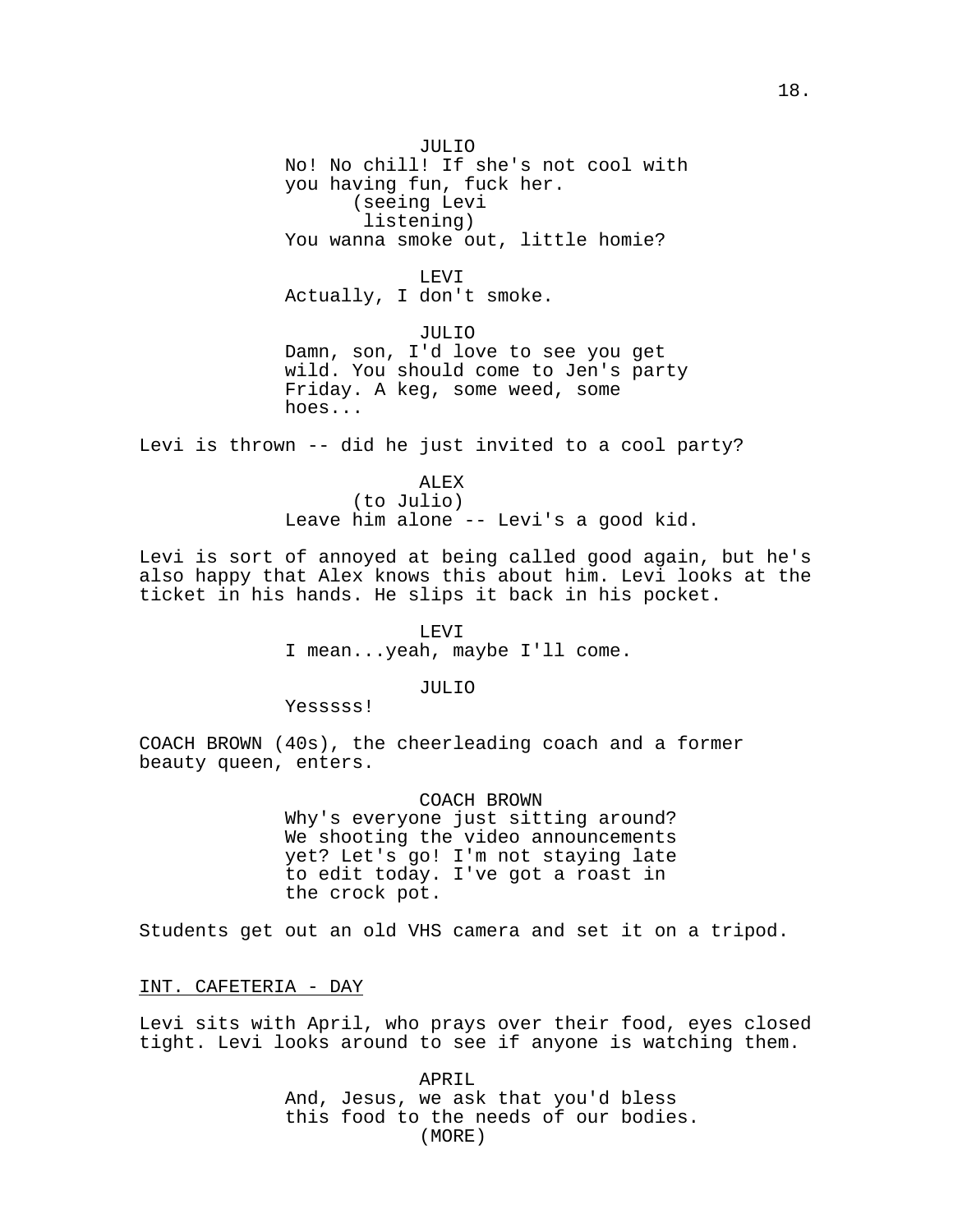# And give us favor as we try to spark APRIL (cont'd) a revival in our school. Amen.

Levi quickly closes his eyes again and opens them at the same time April opens hers.

> APRIL (cont'd) So, how'd it go with Alex?

> > LEVI

I didn't get a chance to ask him. I was going to, but then Julio came in and started talking about how Alex's girlfriend is a b-word, and--

### APRIL

A butt?

LEVI

What? No. Why would I not say "butt"?

# APRIL

I don't know. Lots of people don't say it. Your mom doesn't say it. At least, she gets mad when I say it.

### LEVI

The real b-word. And then he started to ask if I got effed up on drugs and stuff, so I just...didn't ask.

APRIL

Levi. You can't be scared that people will find out you're a Christian.

LEVI

I'm not!

#### APRIL

Yes, you are. And you heard what Pastor Chris said last night. If we deny we know God here on earth, he'll deny knowing us in heaven. Do you want that?

## LEVI

Well, no. Of course not.

#### APRIL

Then you have to be bold. Jesus said we'd be persecuted for our faith. It comes with the territory. (MORE)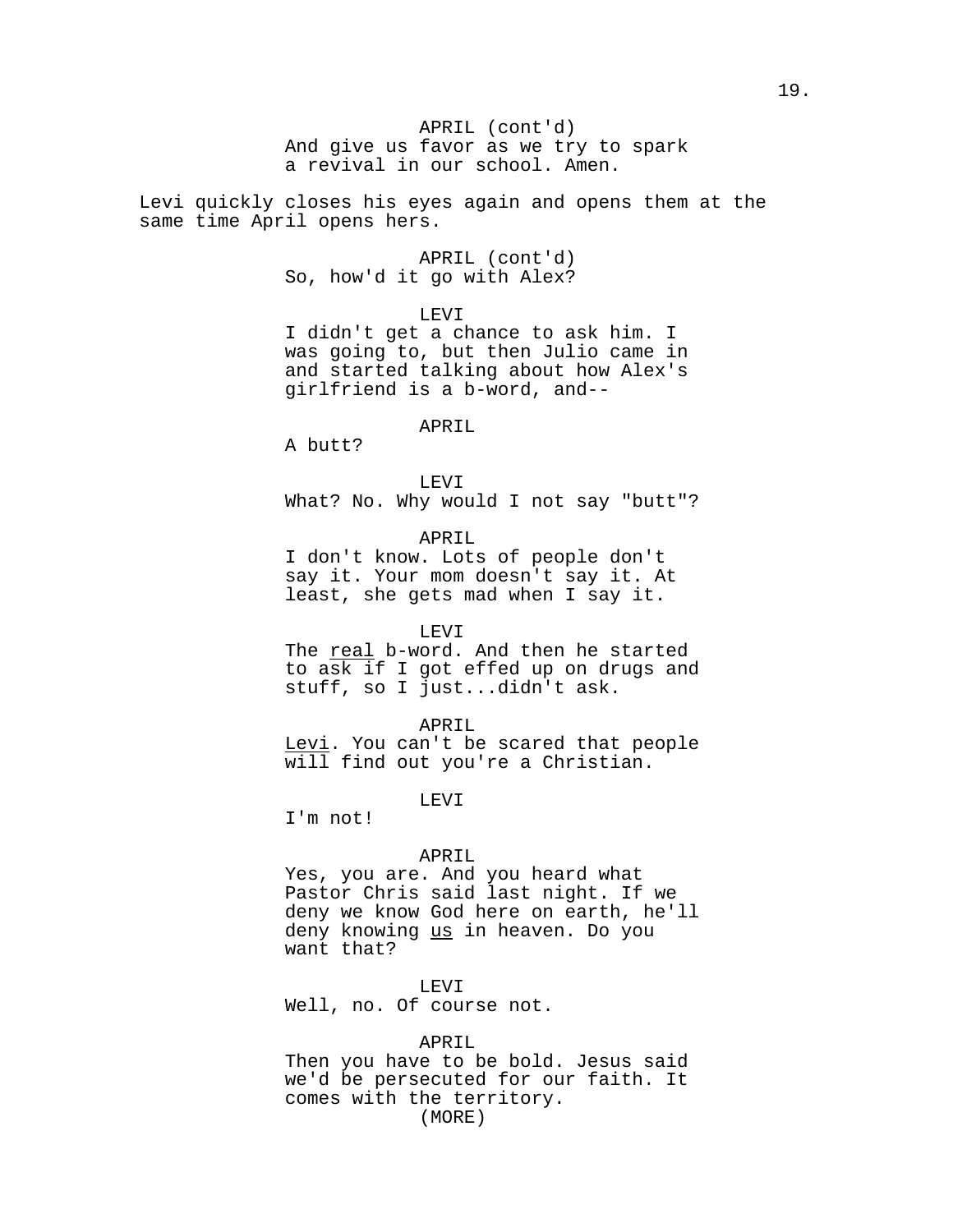But if you put yourself out on a limb APRIL (cont'd) for God, he'll honor that. Don't worry -- you'll get another chance.

## INT. RADIO/TV CLASS - DAY

Levi watches as Alex and another student edit the announcements on the old editing bay. Levi looks up at the clock and frowns. A bell RINGS and students pack their bags.

> JULIO (to Alex) C'mon, dawg -- let's go.

Levi gives up hope and leaves the class.

## INT. HIGH SCHOOL - DAY

Levi walks out the door and stops when he sees April coming towards him, a hopeful look on her face.

Behind Levi, Alex and Julio exit and head past Levi and April. Before April can ask, Levi works up the courage...

LEVI

Alex!

Alex stops and turns. Julio does too. Levi catches up and pulls out the ticket.

> LEVI (cont'd) Hey, do you want to come to this back-to-school rally at my youth group on Wednesday?

He hands him the ticket. Alex looks it over, confused.

ALEX You're inviting me to church?

LEVI

Yeah, but it's a cool church.

Alex highly doubts that but is too polite to say so.

ALEX Maybe? I've got...things...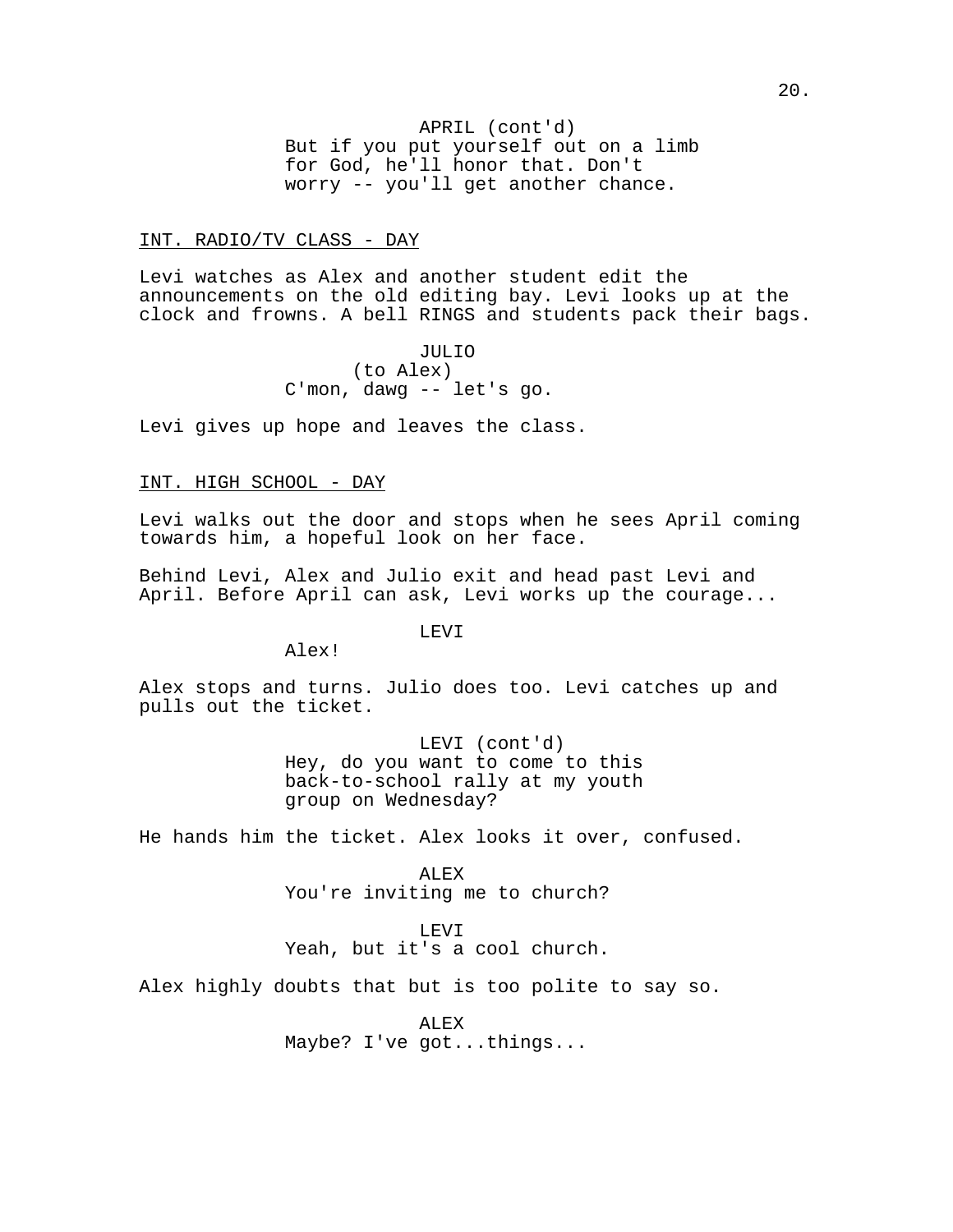LEVI (too quickly) Oh, yeah yeah yeah -- that's cool. I understand. I might not even go. April gives him a look. LEVI (cont'd) (off her look) I don't know why I said that. I'm going. Alex notices April for the first time. ALEX That your girl? LEVI April? No, she's just a friend. ALEX She going? LEVI Yeah, she'll be there. Alex considers this. Then... ALEX Tight. Thanks for the invite. Alex leaves with Julio. Levi turns to April, who wears a HUGE smile. Levi can't help but smile too. APRIL You did it! Jesus would be so proud. She gives him a big hug. His smile grows. April looks up just in time to catch Alex looking back at her. They lock eyes, sharing a moment as she and Levi are hugging.

EXT. DENNY'S - MORNING

The sun has yet to come up.

INT. DENNY'S - MORNING

Wes and Levi sit in a booth.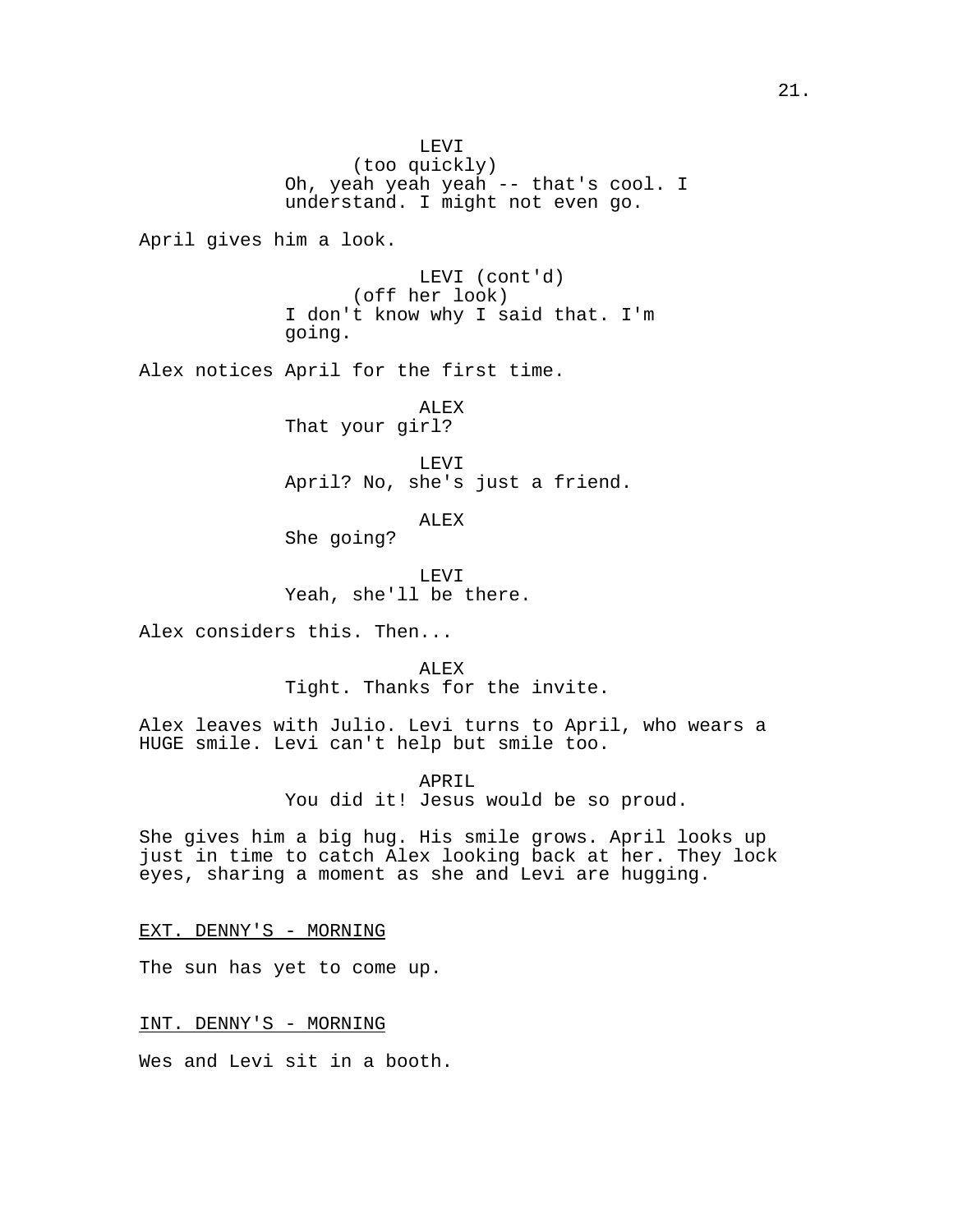LEVI Then he kicks the guy off him, and he falls back on the busted pipe, and it sticks out of his chest like... (mimes pipe stabbing through chest) And Nicholas Cage is all, "Why couldn't you just put the bunny back in the box?" Wes and Levi laugh. WES My favorite was, "Define irony -- a bunch of idiots dancing around on a plane to a song made famous by a band that died in a plane crash." They laugh again. WES (cont'd) I'm surprised your parents let you see it since it's rated R. LEVI Well, it's just R because of violence and language. No sex or anything. WES Ah, that makes sense. Speaking of, how are you doing? With...you know. Levi realizes he's asking if he masturbated this week. LEVI (a bit embarrassed) Oh, that. It's been ok, I guess. WES Yeah? Did you...uh...when you did it, were you online? Levi looks across the restaurant to see April, Molly, and Tori chatting at a table. Levi focuses on April. Then... LEVI

Yeah. I stumbled a bit.

WES

Don't beat yourself up about it. As long as we confess, the Bible says God's faithful and just to forgive our sins.

(MORE)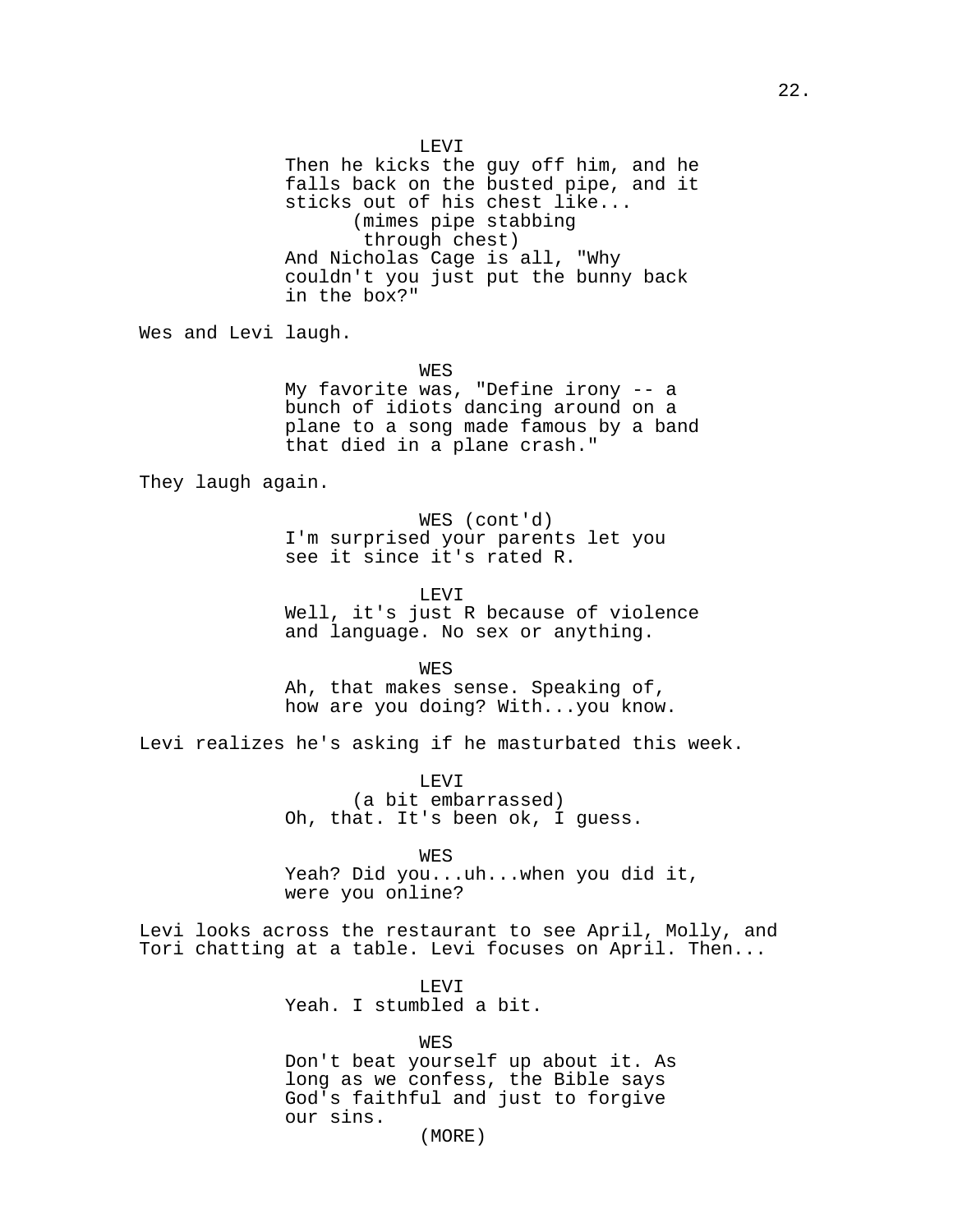WES (cont'd)

We just gotta truly repent and try to change, you know? I still struggle too. I'm there with ya.

Wes offers a reassuring smile. Levi nods. LAUGHS from the ladies. Levi glances over.

WITH THE LADIES

They're recovering from something really funny.

APRIL

I mean...if I'm being honest!

TORI

It's ok to pray that your future husband is hot. What else?

APRIL

That he waits for me and stays pure, obviously; that he loves the Bible; loves to worship God; that he plays the guitar and sings well so we can travel around the country in a V-W van and play coffee shops together.

Molly and Tori laugh.

APRIL (cont'd) No, really -- that's what I feel called to do! Like, our ministry.

TORI

I know, I know -- you've told me. It's just...so you.

APRIL

There's more, but I forget. I wrote it all down in my journal. You think God would really give me all that?

TORI

The Bible says He gives us the desires of our heart. So yeah.

APRIL

Did Wes fit all that you wrote down?

TORI

No. But that's ok. Even though he didn't tick every box...I just knew. You will too. What about you, Molly?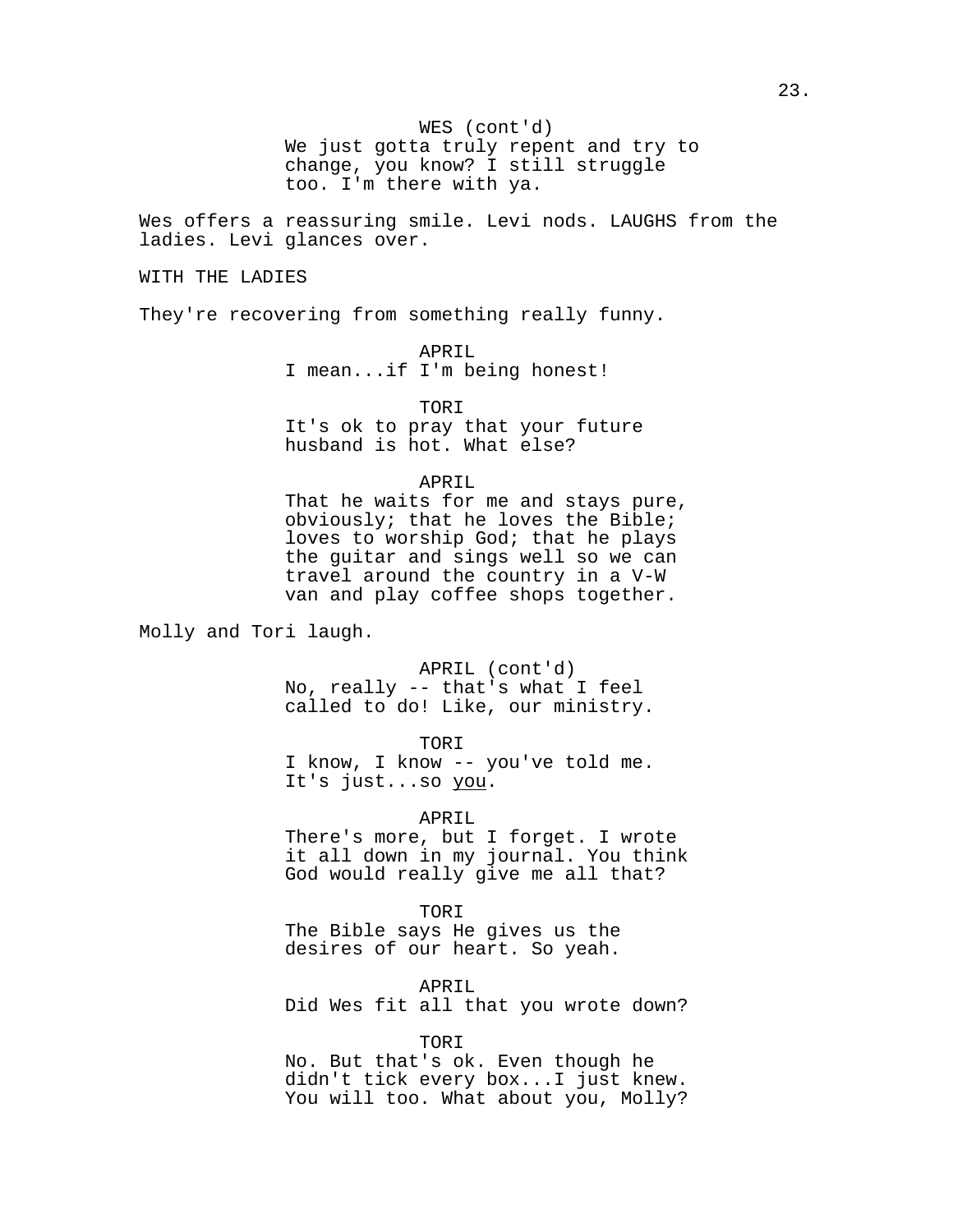Molly seems more uncomfortable than she probably should be.

MOLLY I don't know. That he's not allergic to cats?

This sends the ladies into another fit of laughter.

#### EXT. CHURCH PARKING LOT - NIGHT

The place is hopping. Like the opening scenes but on steroids. Skating, basketball, and more.

## INT. CHURCH CLASSROOM - NIGHT

Levi sits on the floor. A HAND appears and dabs white mime makeup on his face with a sponge. It belongs to April. They both wear their drama team T-shirt and black pants. Around them, the rest of the group applies makeup.

#### APRIL

# Close your eyes.

He does so. April paints black lines on his eyes.

### INT. MEN'S RESTROOM - NIGHT

Levi checks his makeup in a mirror. Two middle school boys burst in, basketball in hand. They dry sweat off with paper towels. One pulls out a bottle of Cool Water cologne and sprays it all over himself. He hands it to the other, who does the same. Levi coughs at the smell.

## INT. CHURCH - NIGHT

Levi exits the restroom. Glancing past a gaggle of kids chatting in the foyer, he sees a mid-'90s Mitsubishi Eclipse pull into the parking lot.

He freezes, jaw agape. Alex steps out of the car.

#### EXT. CHURCH PARKING LOT - NIGHT

Alex eases towards the chaos in the parking lot. He's hesitant, out of his element for once.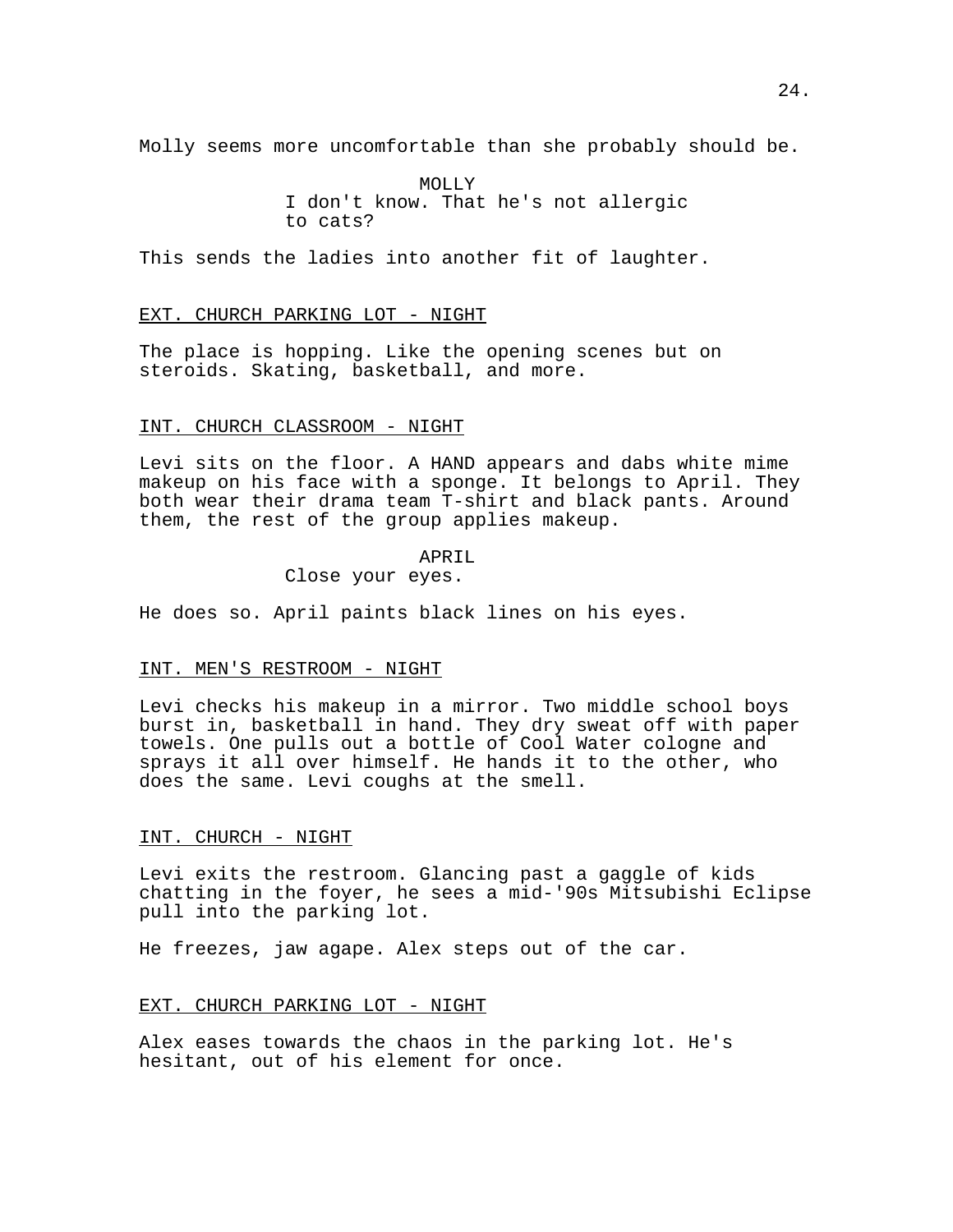He passes some black and Latinx kids who sit on the tailgate of a truck trying to rap as one bumps a beat. They're rapping about Jesus, though. Alex is baffled.

Robbie is lowering the basketball hoop. As he's doing this, a kid runs up and SLAMS home a dunk.

## ROBBIE

(pissed) HEY! That's it! I'm raising it up again. Y'all gotta respect me...

Alex moves towards the skate ramps. In the background, Reese -- Robbie's arch-nemesis -- stands with other skaters.

> REESE (to his friends) Whoa -- Alex Richards is here. (calling out) Alex?

Reese skates over and slaps hands with Alex.

ALEX Reese? What's up, man? You go here?

REESE Well, my mom makes me. But the ramps are dope, so... Why are you here?

LEVI (O.S.)

Alex!

Levi jogs up. Alex jumps back a step at the sight of him.

ALEX (surprised) Holy shit!

In the background, Robbie hears this.

ROBBIE (yelling) Language!

#### ALEX

Sorry! (to Levi) Why are you wearing clown makeup?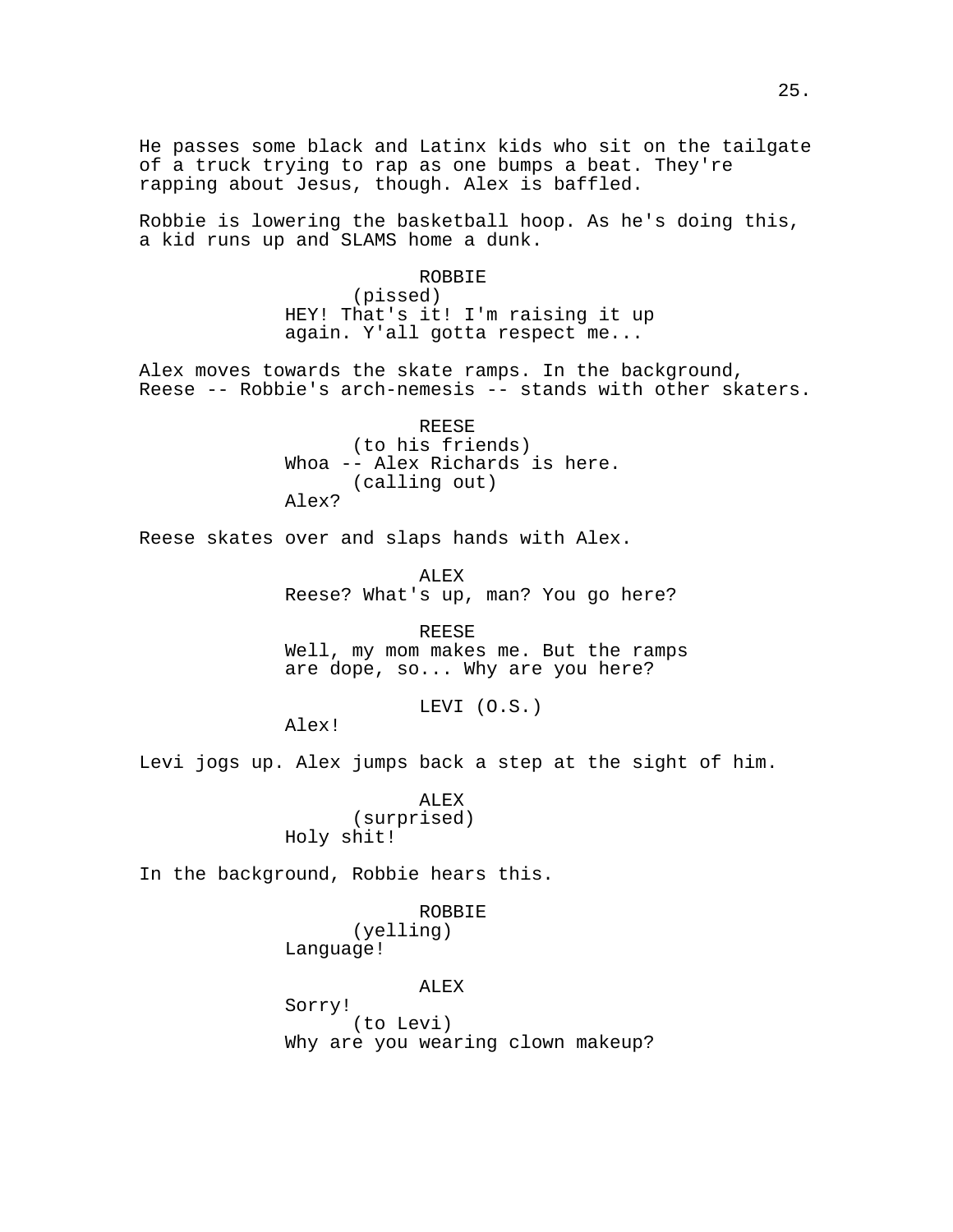LEVI Oh, it's not clown makeup. It's mime makeup. For a skit we're doing later. I know, it's kinda weird.

ALEX A skit? You act? You're always so quiet in class, I figured...

LEVI Well, I'm a mime, so I'm still quiet. But yeah, I act.

REESE He's hot shit here, man. Fuckin' the Christian Nicholas Cage.

Alex is impressed.

LEVI I mean, I'm not Nicholas Cage, but... yeah. Well, I gotta finish getting ready, but save me a seat.

ALEX

(unsure) I'll do that.

Levi leaves.

REESE We're gonna smoke behind the building. Wanna come? (seeing something) Shit. Never mind. Parking lot Nazi.

Robbie approaches. Sticks his hand out for Alex.

ROBBIE

Yo, what's up, my brother? I'm Robbie. Lots of people call me Robbmeister General. You new here?

## REESE

(under a cough) Fascist!

INT. CHURCH CLASSROOM - NIGHT

Levi hurries into the classroom and beelines for April.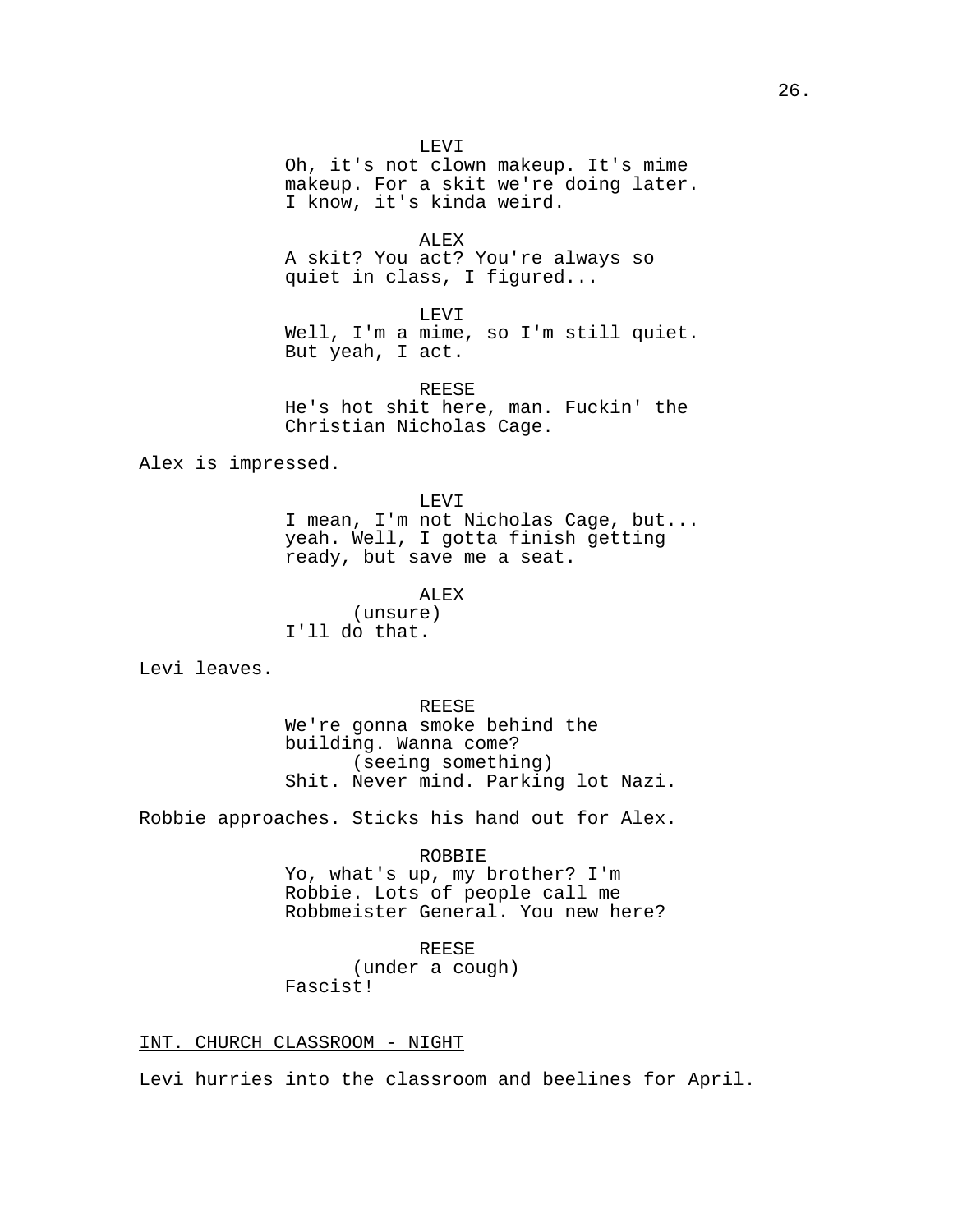# Alex is here.

April is GIDDY. She grabs Levi's hands, which thrills him.

APRIL We gotta pray. (closing her eyes) Lord God, we lift Alex up to you...

## INT. CHURCH SANCTUARY - LATER

The doors are open and kids pour in as the countdown on the screen approaches zero. Alex walks in with the skaters, unsure about it all. They all sit on the back row.

The countdown hits zero and BOOM! Small pyrotechnics go off. Kids SCREAM! Alex is kind of impressed.

> ALEX (to Reese) That's some WWE shit, man!

REESE Here's our Stone Cold Steve Austin.

Robbie steps on stage, a potato gun strapped across his back. He wears sunglasses and tries to act cool. Wes gets on stage with him and tries to hype the crowd up.

Wes dumps a bunch of candy in the potato gun. Robbie aims it at one side of the crowd. They SCREAM! He aims it at the other side of the audience. The SCREAM LOUDER!

Robbie aims it at the ceiling and...

BOOM! The candy BLASTS into the roof, leaving marks all over it and shattering into tiny pieces that rain down over the youth. The kids go CRAZY!

Wes and Robbie share an "oh shit" look. Robbie turns down the pressure on the gun. Wes puts more candy in the barrel and points at the ceiling. Robbie nods.

BOOM! More candy hits the ceiling and rains down. Wes puts on his guitar. The band starts playing.

> WES (into mic) What's up, Ignite Youth Ministry? Everybody on your feet!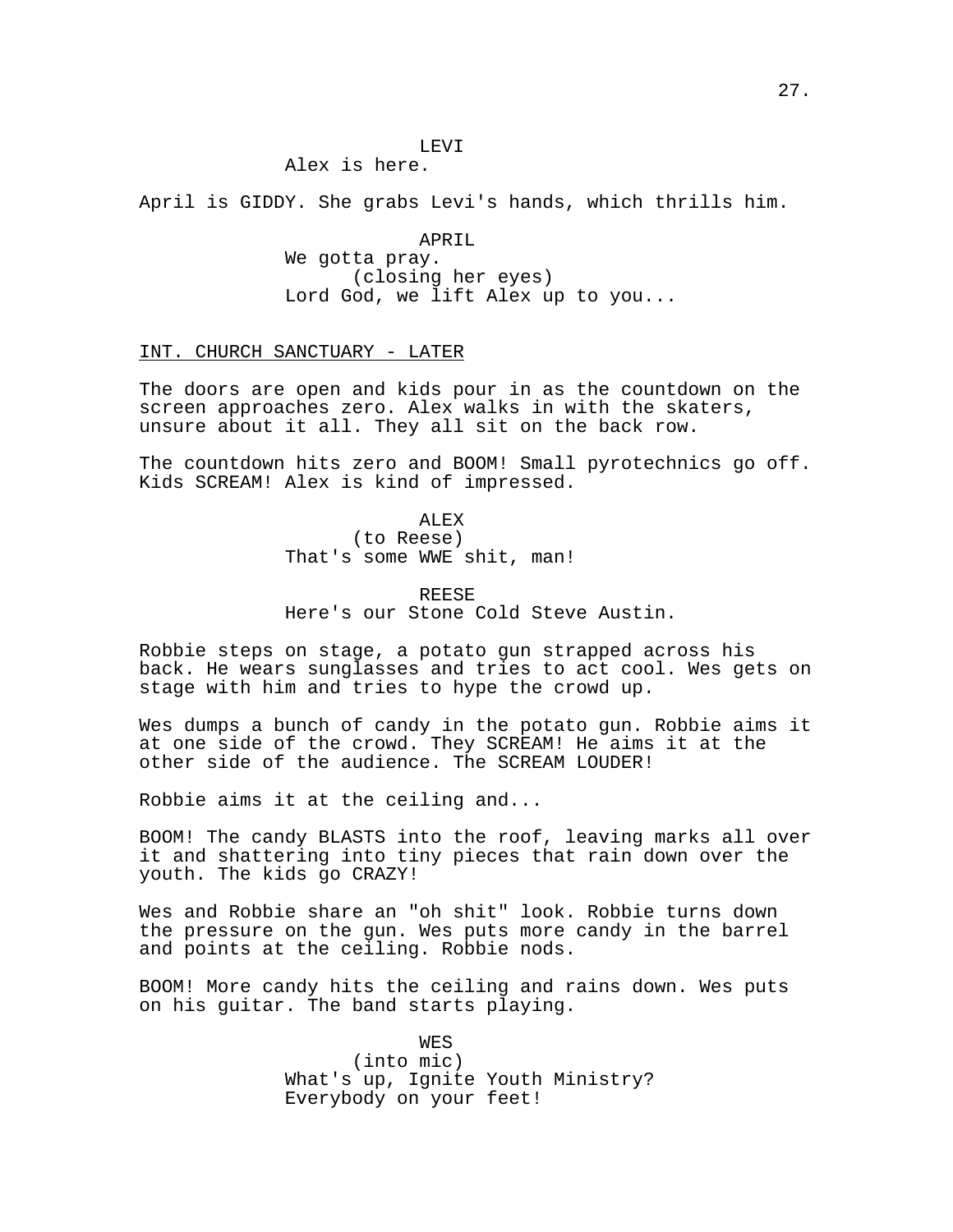As the band plays, Alex can't help but bob his head. He seems into the music. He scopes out April up on stage.

Reese and the other skaters intentionally clap off-beat. Alex gives them an annoyed look. Reese stops.

Many kids raise their hands and close their eyes, all of which confuses Alex.

## INT. CHURCH CLASSROOM - NIGHT

Levi quickly applies April's makeup. The drama team's ready.

## INT. CHURCH SANCTUARY - NIGHT

The human video is underway. Levi looks out and sees Alex.

WITH ALEX as he watches from his seat. He seems sort of baffled by the skit. When Brian, the main boy, smokes a cigarette, Reese leans over to Alex.

#### REESE

Never touched a cig in his life.

Alex smiles, but he's quickly focused on April. He watches as she pretends getting pregnant. He's taken with her.

#### INT. MEN'S RESTROOM - NIGHT

Levi washes the makeup off his face as quickly as possible.

#### INT. CHURCH SANCTUARY - NIGHT

Levi slips into the room as Pastor Chris preaches. Levi spots Alex and hurries over. Alex is really focused on the sermon until Levi slides into the seat next to him. Alex gives him a thumbs-up. Levi smiles.

# ALEX (whispering) You missed a spot.

Alex points at his own chin. Embarrassed, Levi licks his own fingers and vigorously rubs his chin. Alex smiles and returns to focusing on the sermon.

Levi watches Alex out of the corner of his eye, trying to gauge how he's reacting to everything.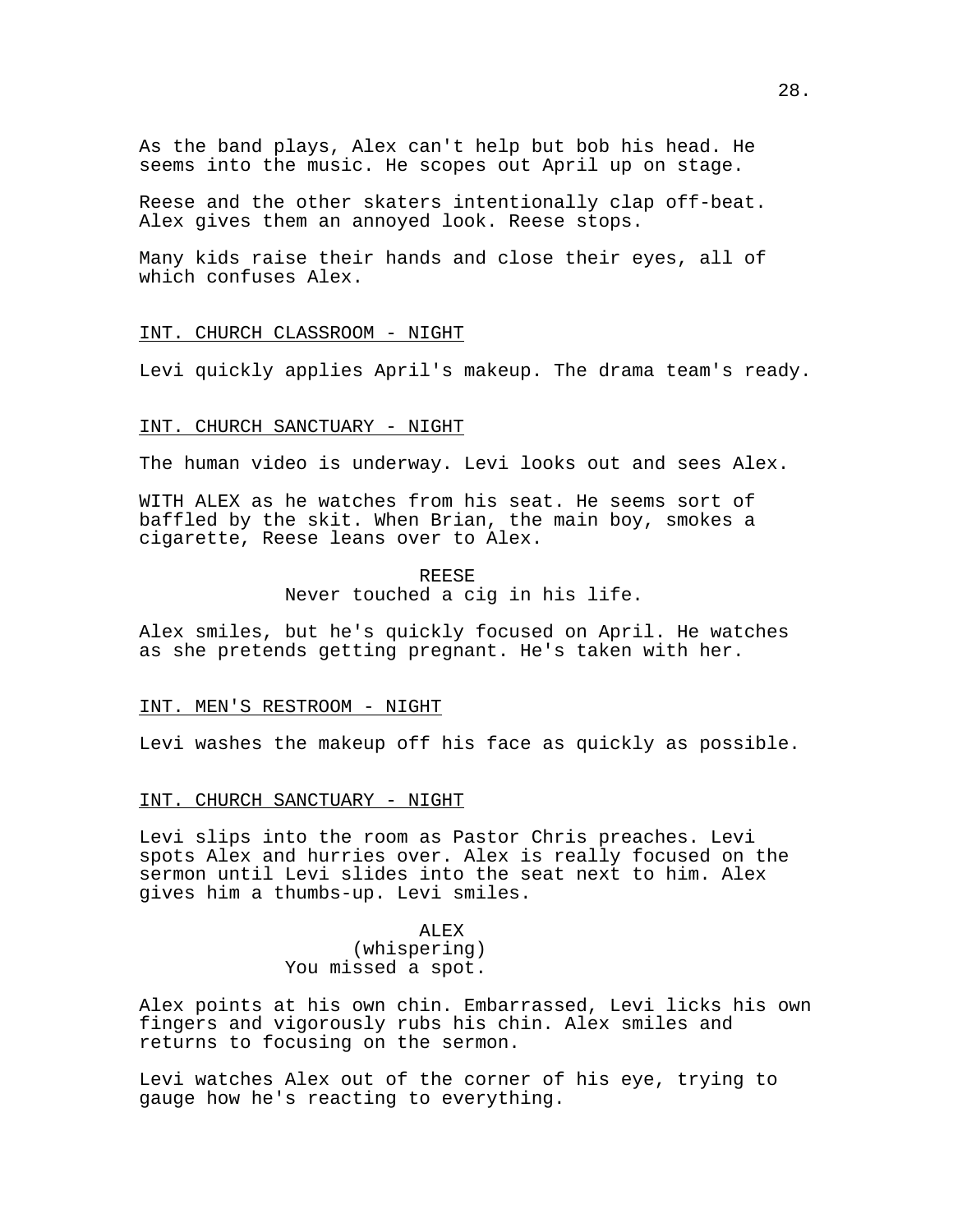INT. CHURCH SANCTUARY - LATER

As Pastor Chris brings things to a close, the band sneaks back on stage. Levi looks over to see that Alex is captivated by the sermon.

> PASTOR CHRIS Maybe you're here tonight, and you're saying, "Pastor Chris, there's this hole in my life." Know what? We've all got it. You got it, you got it... (pointing at Alex) You got it.

Alex feels this SO MUCH. It shakes him.

PASTOR CHRIS (cont'd) I've got it. And we keep trying to fill it with things the world tells us are cool -- drinking, drugs, boyfriends, girlfriends, sex...but nothing works. Let me tell you this: I know what's missing. Jesus Christ will fill your God-shaped hole.

REESE

(to Alex) Did he say Jesus will fill your hole?

Levi shoots Reese a dirty look. Alex doesn't even register the comment. He's totally focused on Pastor Chris.

## PASTOR CHRIS

If you're here with questions, I've got answers. The answer. It's time to surrender your life to Jesus. To give Him everything.

The band is playing gentle, moody music, setting the tone.

PASTOR CHRIS (cont'd) I want everyone in here to bow their heads and close their eyes.

Everyone complies, including Alex.

PASTOR CHRIS (cont'd) If you're ready for a clean slate tonight, I want you to raise your hand right now. Nobody's looking. Just you and God. Tell him. Slip that hand up. I see that hand. And that one.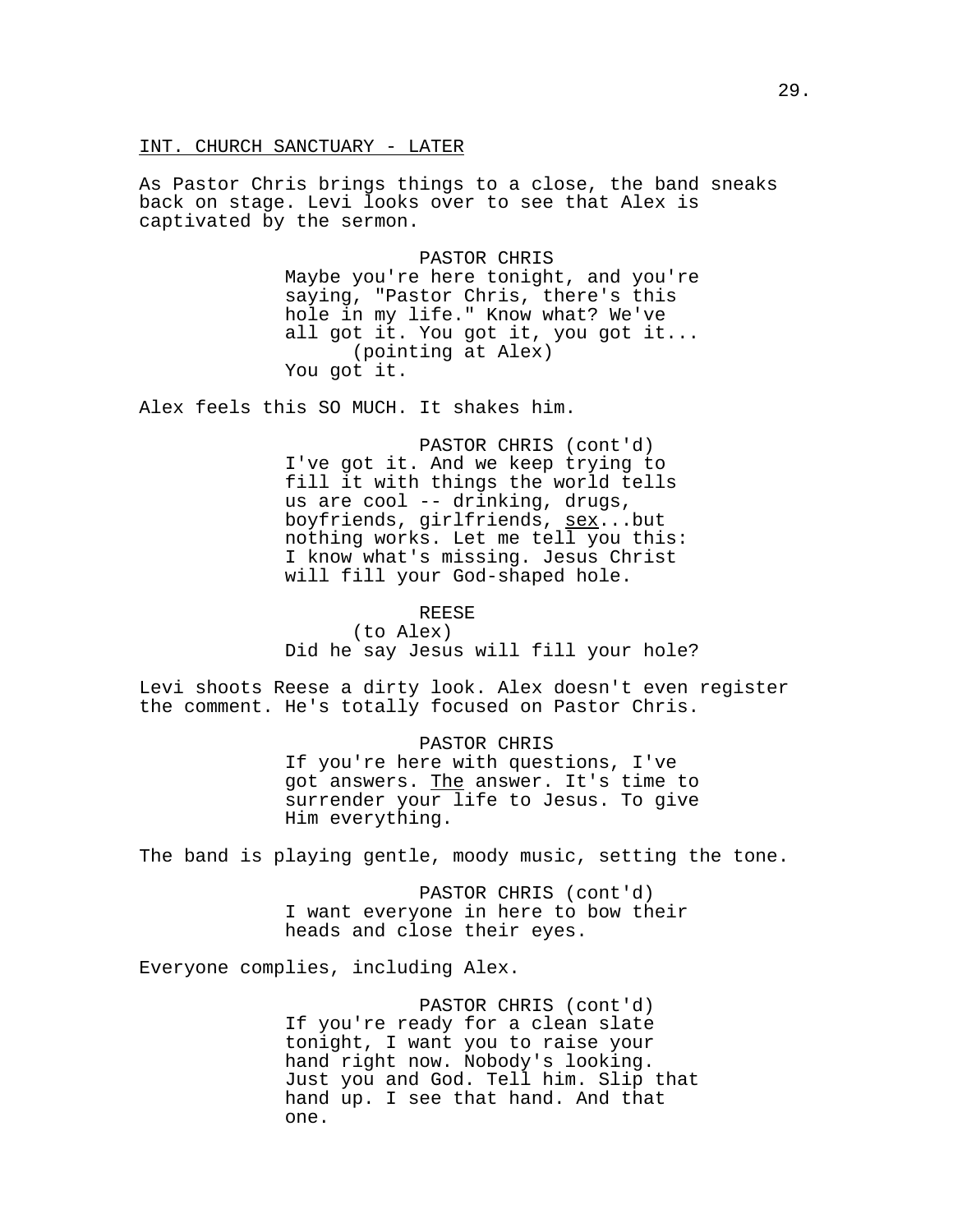Levi cracks his eyes open a bit just in time to see... Alex lowering his arm! Levi's heart is RACING.

> PASTOR CHRIS (cont'd) Everyone open your eyes. It's easy to be a Christian in secret. But Christianity isn't meant to be lived in the dark. It's not for sissies. How much do you really want change? (beat) If you just raised your hand, I want you to stand up and come down to this altar. Make a public pronouncement of faith. Tell the whole world that from this moment on, you're following Jesus. Come on, let's go.

He stops talking and waits. No one moves. Levi is worried now. Alex isn't moving. Did Pastor Chris just screw everything up? Why'd he have to make it so hard? Why--

Alex gets to his feet.

PASTOR CHRIS (cont'd) Yes, brother, I see you.

Alex scoots past Levi and walks with intent to the front. Other kids stand and come forward, the dam now broken.

Levi makes eye contact with April, who's crying. Pastor Chris puts his hand on Alex's shoulder as he passes.

> PASTOR CHRIS (cont'd) Come on, y'all. Lay it all down. All the anger, all the pain, all the betrayal you've experienced. Give it to Jesus. Can we get some leaders to come pray with these bold teens?

Before he knows why, Levi is on his feet and heading for Alex. He slowly approaches.

Alex is trembling. Tears trickle down his face. He's having a genuine spiritual experience. Unsure what else to do, Levi puts his hand on Alex's back. Something breaks, and Alex's whole body heaves in sobs.

Levi closes his eyes and begins praying silently, his lips moving. All around them, kids are crying and praying.

Wes puts down his guitar and descends the steps. He approaches Alex and puts a hand on each shoulder. Alex opens his eyes. Wes smiles and pulls Alex into a hug.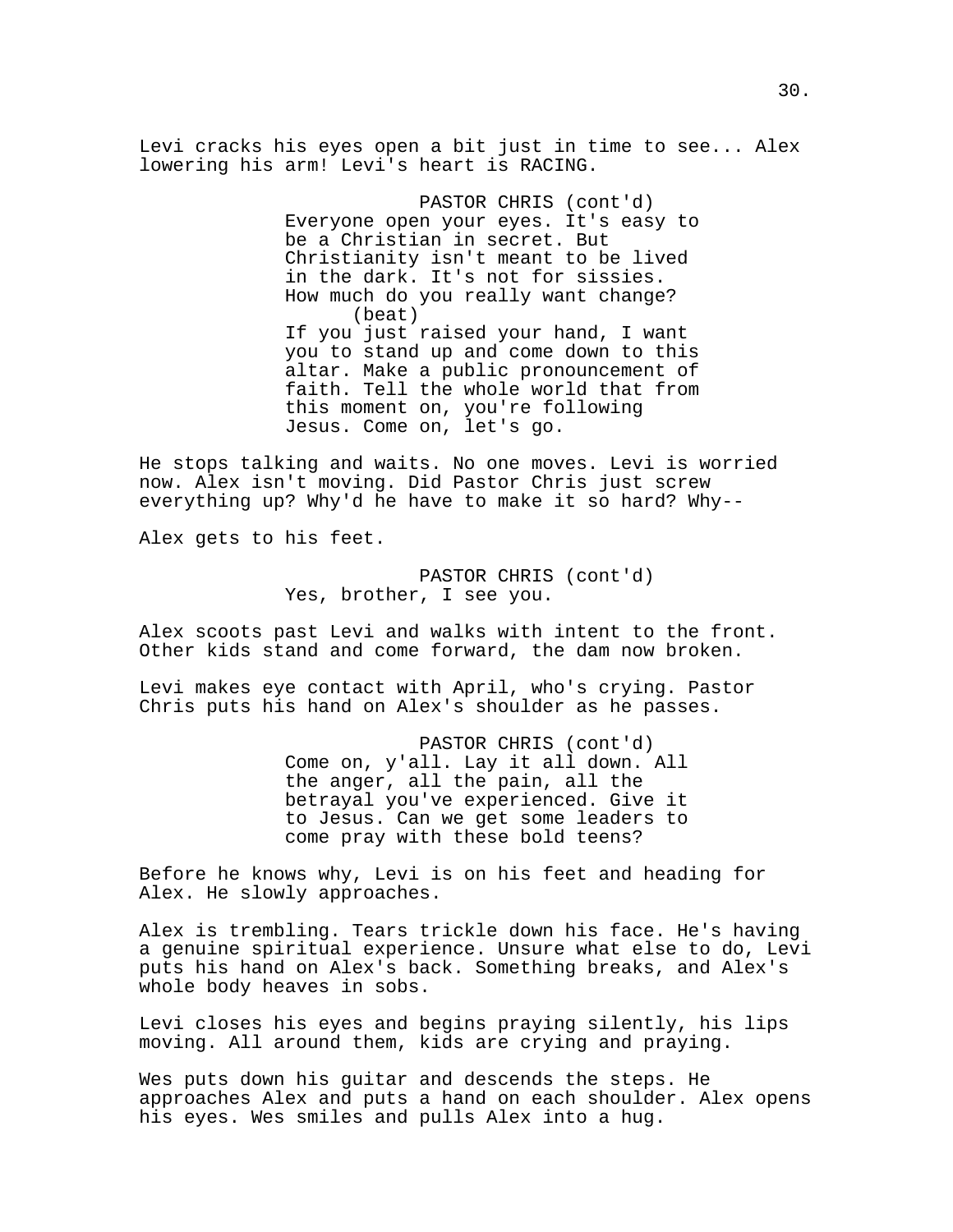### INT. CHURCH SANCTUARY - LATER

The place has almost emptied out. Most of the kids already picked up by parents or outside talking and playing games.

But Levi is back in his seat, April next to him. Both watching something. Waiting. Neither speaks.

In a corner, a few youth leaders are still praying with kids who came forward for salvation. Including Wes and Alex.

They stand. Levi and April sit up straight. Wes hugs Alex again. They separate, and Alex heads for Levi and April. He walks over and sits down. No one knows what to say.

> ALEX Thanks for inviting me.

LEVI Sure. So...did you get saved?

ALEX I don't know. Did I?

LEVI If you decided to become a Christian, then yeah.

ALEX Huh. I guess I got saved.

APRIL How does it feel?

ALEX Like I had a big weight on my shoulders, but now it's gone. Relief.

A tear sneaks out of April's eye. She wipes it away.

APRIL I remember that feeling. A new start.

Alex and April hold each other's gaze, sharing a sensation. Levi looks on, unfamiliar with these feelings.

> ALEX So...what happens now? Like, how do I be a Christian? What are the rules and stuff? What do I do?

April hops up and retrieves a book from a stack at the back of the room. She hands it to Alex: a Teen Study Bible.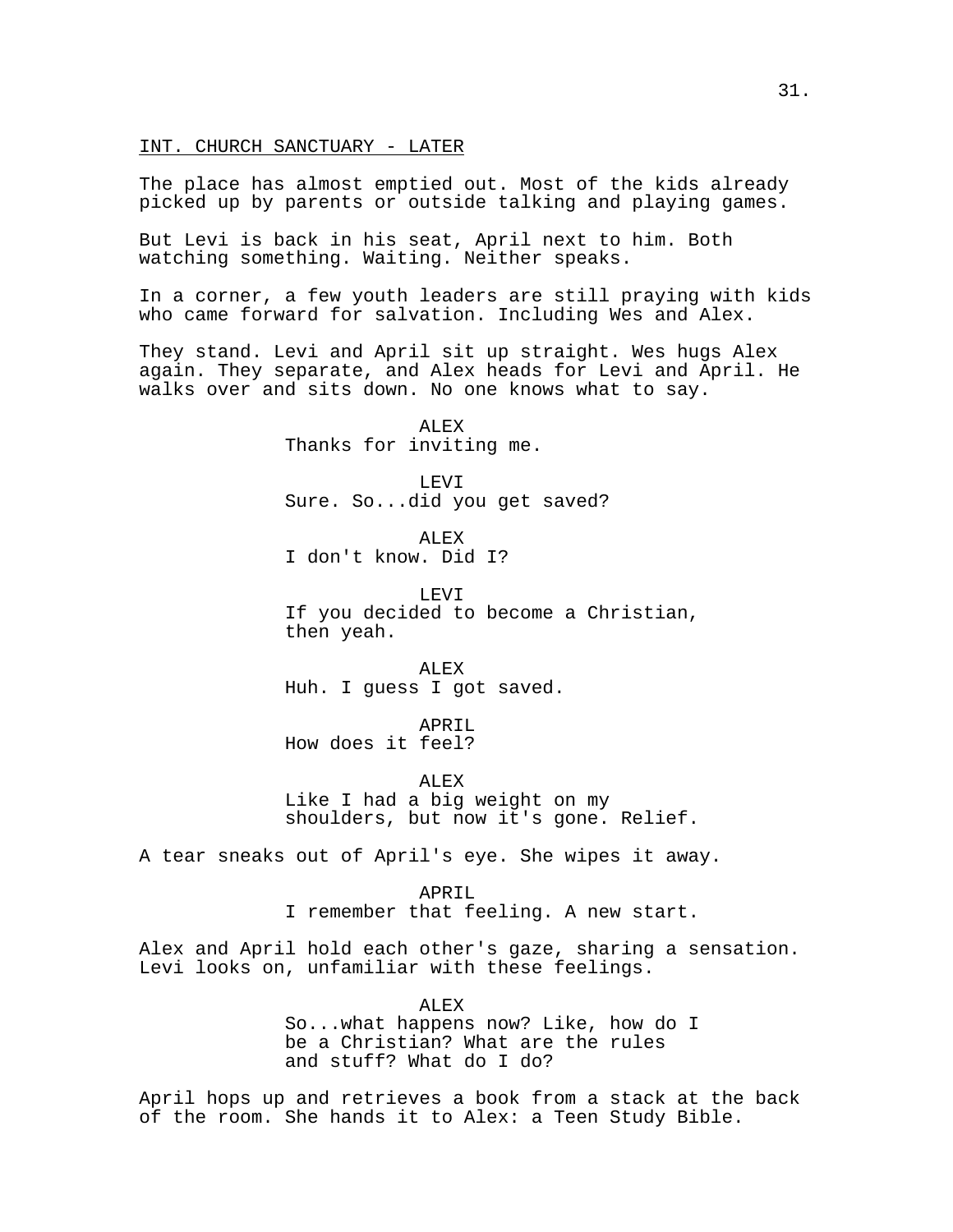APRIL First of all, you read this.

ALEX The whole thing?

APRIL Well, I'd start with the Gospels.

ALEX What are those?

APRIL Matthew, Mark, Luke and John. The story of Jesus. Anything in red letters are His words.

ALEX

Then what?

LEVI Then you just...be a Christian.

ALEX But I don't know how to do that. I don't know how to be good like y'all. I feel like I'm gonna fu-- I mean mess up. Will you teach me?

Levi and April share a look.

APRIL What are you doing after school tomorrow?

A big grin grows on Alex's face.

**END OF PILOT**